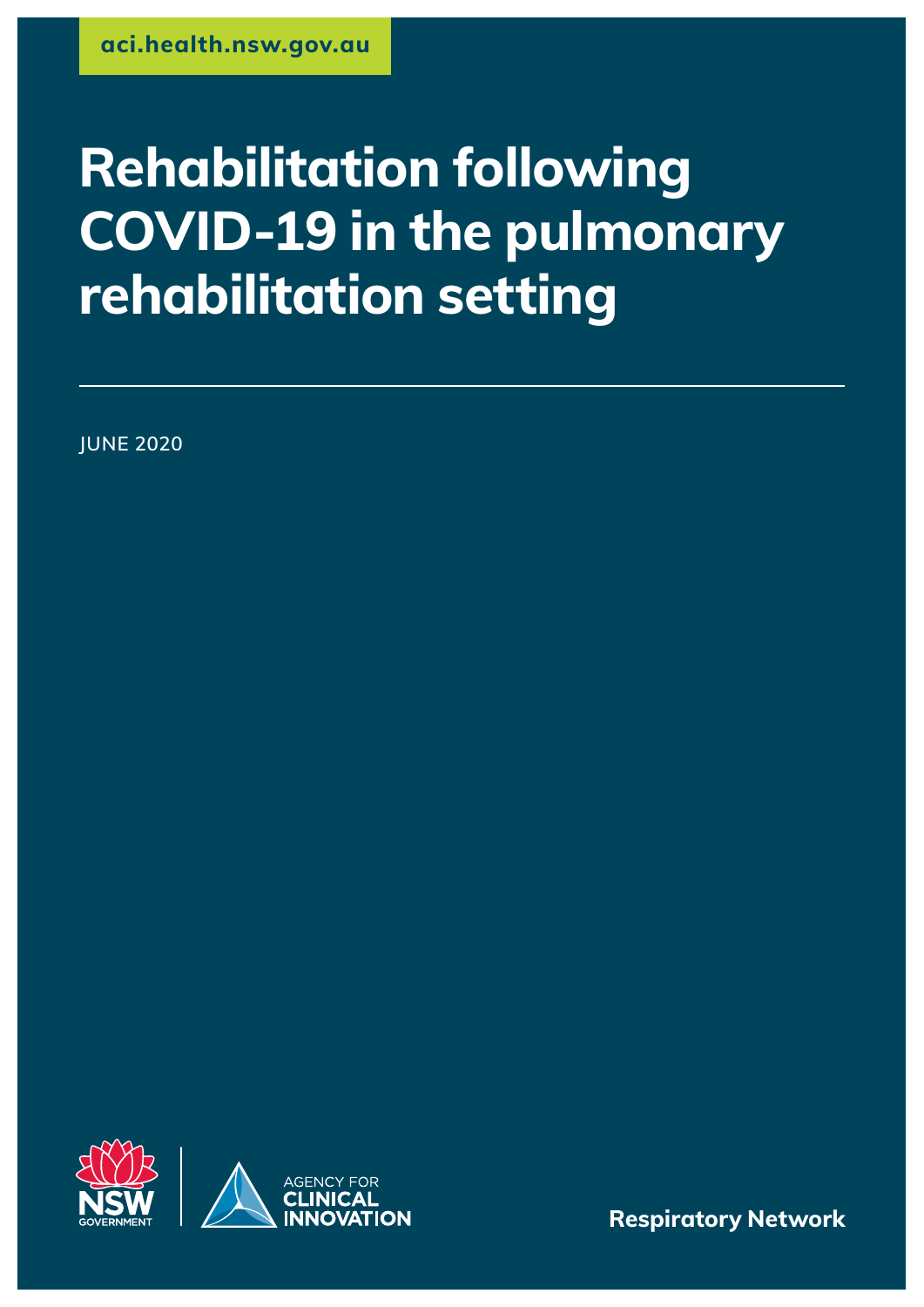#### **Agency for Clinical Innovation**

1 Reserve Road St Leonards NSW 2065 Locked Bag 2030, St Leonards NSW 1590 T +61 2 9464 4666 | F +61 2 9464 4728 E aci‑info@health.nsw.gov.au | **www[.aci.health.nsw.gov.au](https://www.aci.health.nsw.gov.au)**

Produced by: Agency for Clinical Innovation Respiratory Network Pulmonary Rehabilitation Clinical Expert Reference Group (PuReCERG). Professor Jennifer Alison (University of Sydney, Sydney LHD), Dr Renae McNamara (University of Sydney, Woolcock Institute of Medical Research, South Eastern Sydney LHD), Clinical Associate Professor Lissa Spencer (Sydney LHD), Dr Sally Wootton (Northern Sydney LHD), Associate Professor Zoe McKeough (University of Sydney), Dr Marita Dale (University of Sydney), Dr Ling Ling Tsai (South Eastern Sydney LHD), Helen Kulas (Respiratory Network Manager ACI).

Further copies of this publication can be obtained from the Agency for Clinical Innovation website at **www.[aci.health.nsw.gov.au](https://www.aci.health.nsw.gov.au)**

Disclaimer: Content within this publication was accurate at the time of publication. This work is copyright. It may be reproduced in whole or part for study or training purposes subject to the inclusion of an acknowledgment of the source. It may not be reproduced for commercial usage or sale. Reproduction for purposes other than those indicated above, requires written permission from the Agency for Clinical Innovation.

Preferred citation: NSW Agency for Clinical Innovation. *Rehabilitation following COVID-19 in the pulmonary rehabilitation setting*. Sydney, NSW: ACI; 2020.

SHPN (ACI) 200521 ISBN 9978-1-76081-468-7.

Version: V1; ACI\_0474 [09/20]

Trim: ACI/D20/1314

© State of New South Wales (NSW Agency for Clinical Innovation) 2020. Creative Commons Attribution No derivatives 4.0 licence.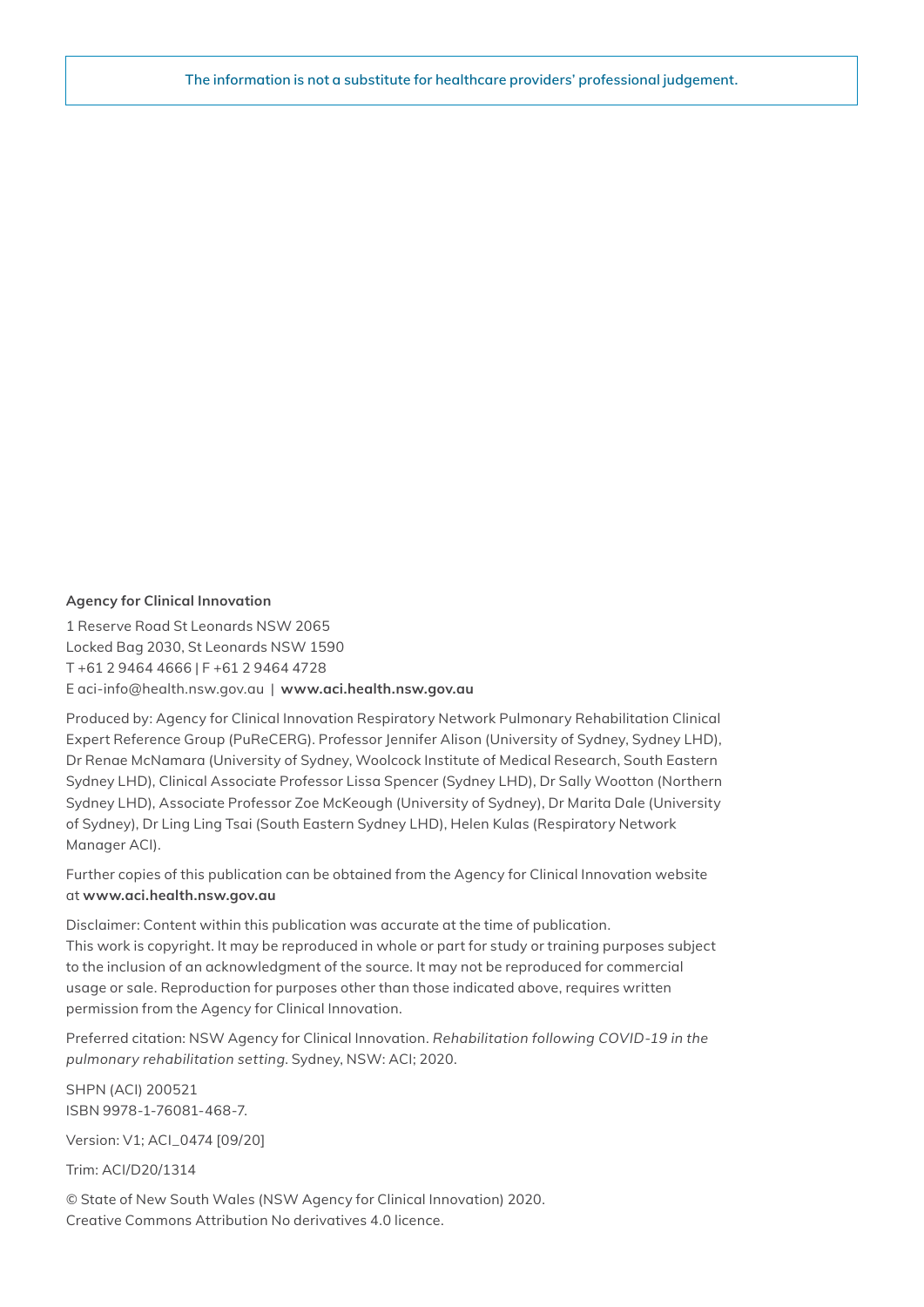### **Contents**

| Introduction and background                                       | $\mathbf 1$    |
|-------------------------------------------------------------------|----------------|
| Disease severity and progression                                  | 3              |
| Rehabilitation in the acute phase during hospital admission       | $\overline{4}$ |
| Rehabilitation in the recovery phase following hospital discharge | 5              |
| Rehabilitation options following hospital discharge               | 6              |
| Conclusion                                                        | 17             |
| References                                                        | 18             |
| Appendices                                                        | 21             |
| Acknowledgements                                                  | 27             |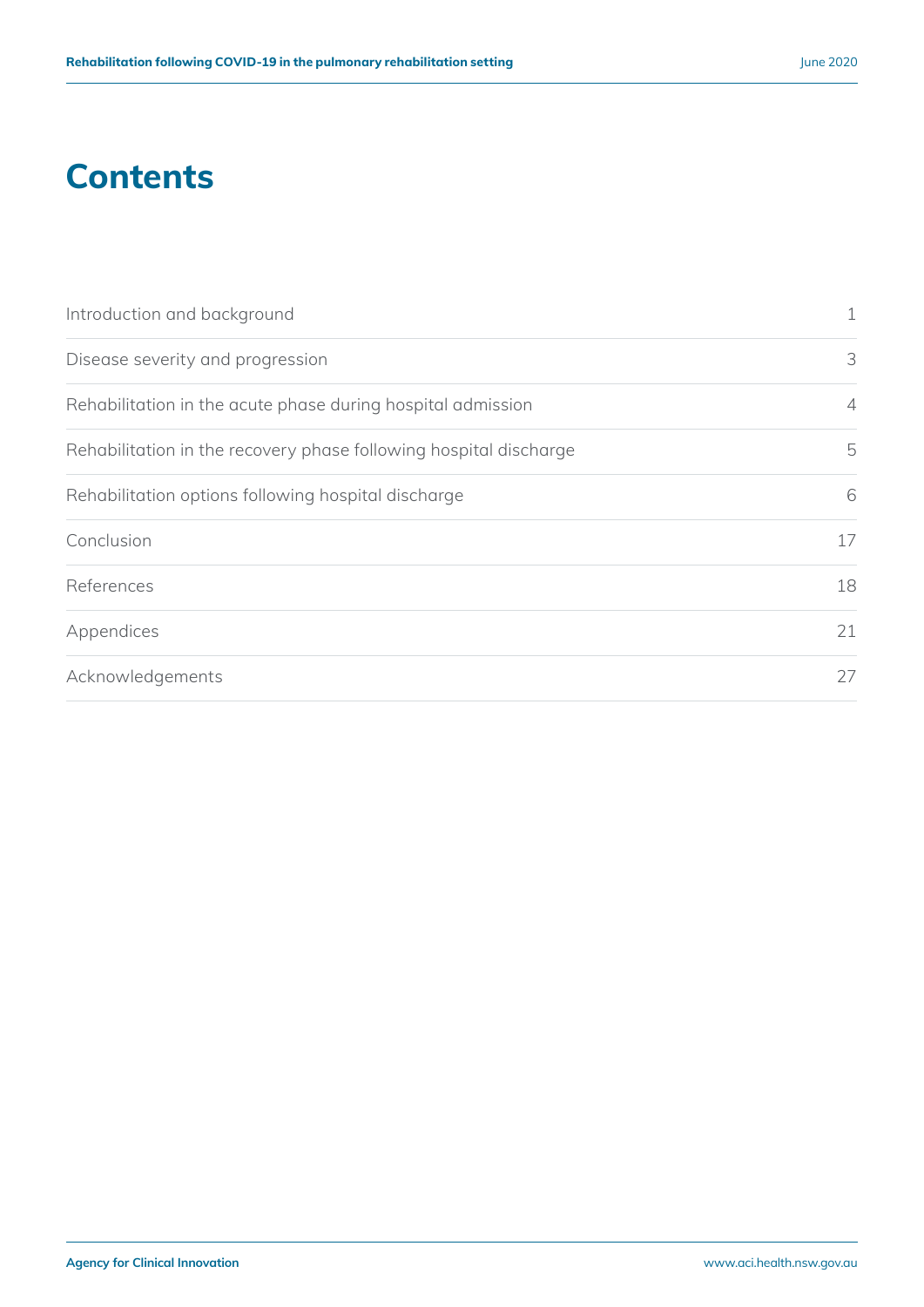### **Introduction and background**

This document provides a guide for pulmonary rehabilitation programs in delivering rehabilitation within existing programs (outpatient or community settings) for people recovering from COVID-19 who have persistent impairments that would respond to pulmonary rehabilitation.

Peer-reviewed literature about how best to provide rehabilitation for this group is still emerging.<sup>1,2</sup> As more people survive and recover from the virus, additional impairments and responses to pulmonary rehabilitation may be identified.

On 11 March 2020, the World Health Organization declared the COVID-19 (novel coronavirus SARS-CoV-2) outbreak a pandemic. In Australia, there was an initial sharp rise in the numbers of people diagnosed with COVID-19. However, with early border control, rigorous and readily available testing and contact tracing, social distancing and isolation measures, the virus has not reached the prevalence rate that was initially expected in New South Wales (NSW). While Australia and NSW have relatively few cases compared with other countries, we have the opportunity to learn from other countries about the management of the condition in both the acute and recovery phases.

To date, little has been written about the role of pulmonary rehabilitation in the recovery of people with COVID-19 in the Australian healthcare context. However, as COVID-19 is primarily a pulmonary disease, if people have persistent symptoms and impairments following an acute phase of the disease, pulmonary rehabilitation programs may be an appropriate setting for rehabilitation.1

In May 2020, the NSW Agency for Clinical Innovation's Respiratory Network Pulmonary Rehabilitation Clinical Expert Reference Group (PuReCERG) began to develop this guidance document to assist pulmonary rehabilitation clinicians across NSW when they have received referrals for pulmonary rehabilitation for patients recovering from COVID-19.

A rapid review of the available evidence was undertaken by the **[NSW Critical Intelligence Unit](https://www.aci.health.nsw.gov.au/covid-19/critical-intelligence-unit?SQ_VARIATION_577136=0)** and an evidence review produced. Additional peer-reviewed papers that have been published as emerging evidence since this evidence check were also taken into consideration. Criteria for assessing these included credibility of authors, inclusion of papers in high impact journals, availability of any systematic reviews, and validation of any suggested tools within the *[Australian Pulmonary](https://lungfoundation.com.au/wp-content/uploads/2018/09/Book-Australia-and-New-Zealand-Pulmonary-Rehabilitation-Guidelines-Feb2017.pdf)  [Rehabilitation Guidelines](https://lungfoundation.com.au/wp-content/uploads/2018/09/Book-Australia-and-New-Zealand-Pulmonary-Rehabilitation-Guidelines-Feb2017.pdf)* and *[Pulmonary](https://pulmonaryrehab.com.au/)  [Rehabilitation Toolkit](https://pulmonaryrehab.com.au/)*.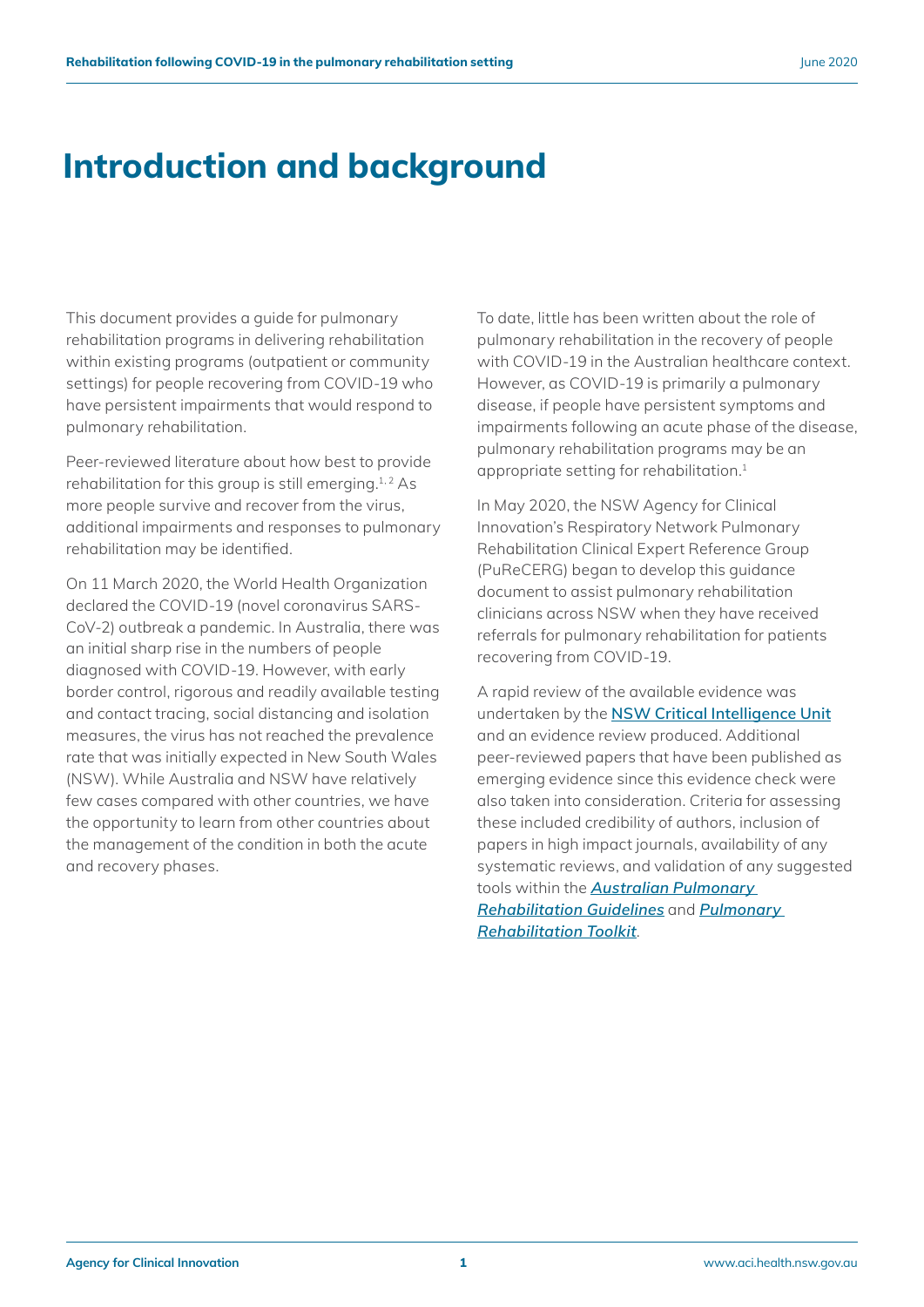Synthesis of any emerging additional evidence was undertaken collaboratively by the PuReCERG, who used their academic and clinical expertise to achieve clinical consensus for literature and tools that would be used to support the development of this guide. Any relevant NSW Health guidance on the treatment and management of COVID-19 was also used to complement the guidance provided within this document. The document was then peer reviewed by experts in pulmonary rehabilitation and the 'treatable traits approach' described below.

This document was prepared using a 'treatable traits approach', which allows for the recognition of clinically important, identifiable and treatable disease characteristics, followed by targeted and individualised treatment interventions to address each trait.3

Such an approach aims to assist pulmonary rehabilitation clinicians to identify, assess and provide appropriate individually designed pulmonary rehabilitation programs for people recovering from COVID-19. While the document focuses on rehabilitation that can be provided within a pulmonary rehabilitation program, there may be the need to refer people recovering from COVID-19 to other specialised rehabilitation programs, such as cardiac, neurological or general rehabilitation programs.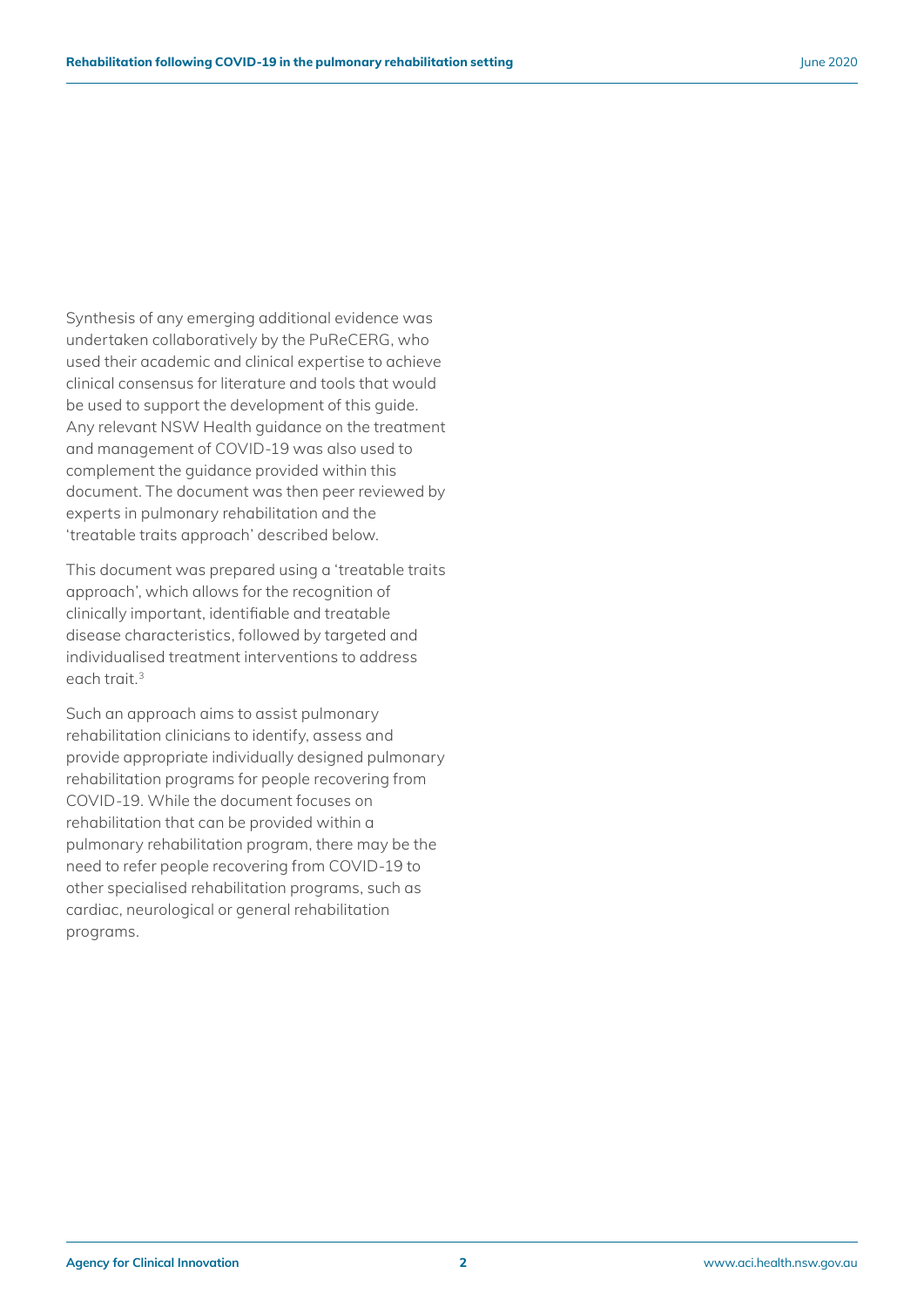### **Disease severity and progression**

Experiences from Europe and China have found the severity of COVID-19 can vary greatly between people. Approximately 80% of people have been reported to have mild disease, 14% have severe disease and the remaining 6% have been reported to have critical illness.4-6

Of people with COVID-19 who have been hospitalised, 20–25% of cases in Europe and 26–32% in China required admission to an intensive care unit (ICU) for a prolonged period, with a median ICU stay of 10 to 13 days.<sup>4-6</sup> People with severe COVID-19 require supportive management for possible complications from viral pneumonia, which may develop into acute respiratory distress syndrome (ARDS), acute hypoxaemic respiratory failure, septic shock and multi-organ failure.<sup>4-6</sup>

Medical management also includes stabilising complications, such as thromboembolism, gastrointestinal bleeding and critical illness polyneuropathy/myopathy.4,6 Chest x-ray and computerised tomography (CT) scans have shown lung infiltrates; and in the longer term, lung fibrosis may occur in some people. Currently, caution needs to be observed for lung function testing due to infection risk (please refer to the ACI *[Lung function](https://www.aci.health.nsw.gov.au/__data/assets/pdf_file/0010/582940/ACI-Aerosol-Generating-Lung-Function-Testing.pdf)  [testing: COVID-19 advice](https://www.aci.health.nsw.gov.au/__data/assets/pdf_file/0010/582940/ACI-Aerosol-Generating-Lung-Function-Testing.pdf)* for further information), so the long-term effects of COVID-19 on loss of lung volumes and diffusion capacity are currently unknown.

The effect of COVID-19 will vary greatly over the course of the disease, with most people experiencing some of the following symptoms: fever, cough, fatigue, anorexia, shortness of breath, sputum production, myalgia, central nervous system manifestations (such as headaches, migraines, dizziness and ataxia), and peripheral nervous system manifestations (such as nerve pain, speech, vision and taste problems).1,4-6 While some of these symptoms may resolve naturally, some people may have impairments that persist; particularly following a prolonged hospital and ICU stay.

In the recovery period, people with COVID-19 may be expected to present with significant muscle wasting in both the locomotor and respiratory muscles. This may contribute to ongoing breathlessness and fatigue, reduced exercise capacity, poor balance and loss of functional independence.7,8.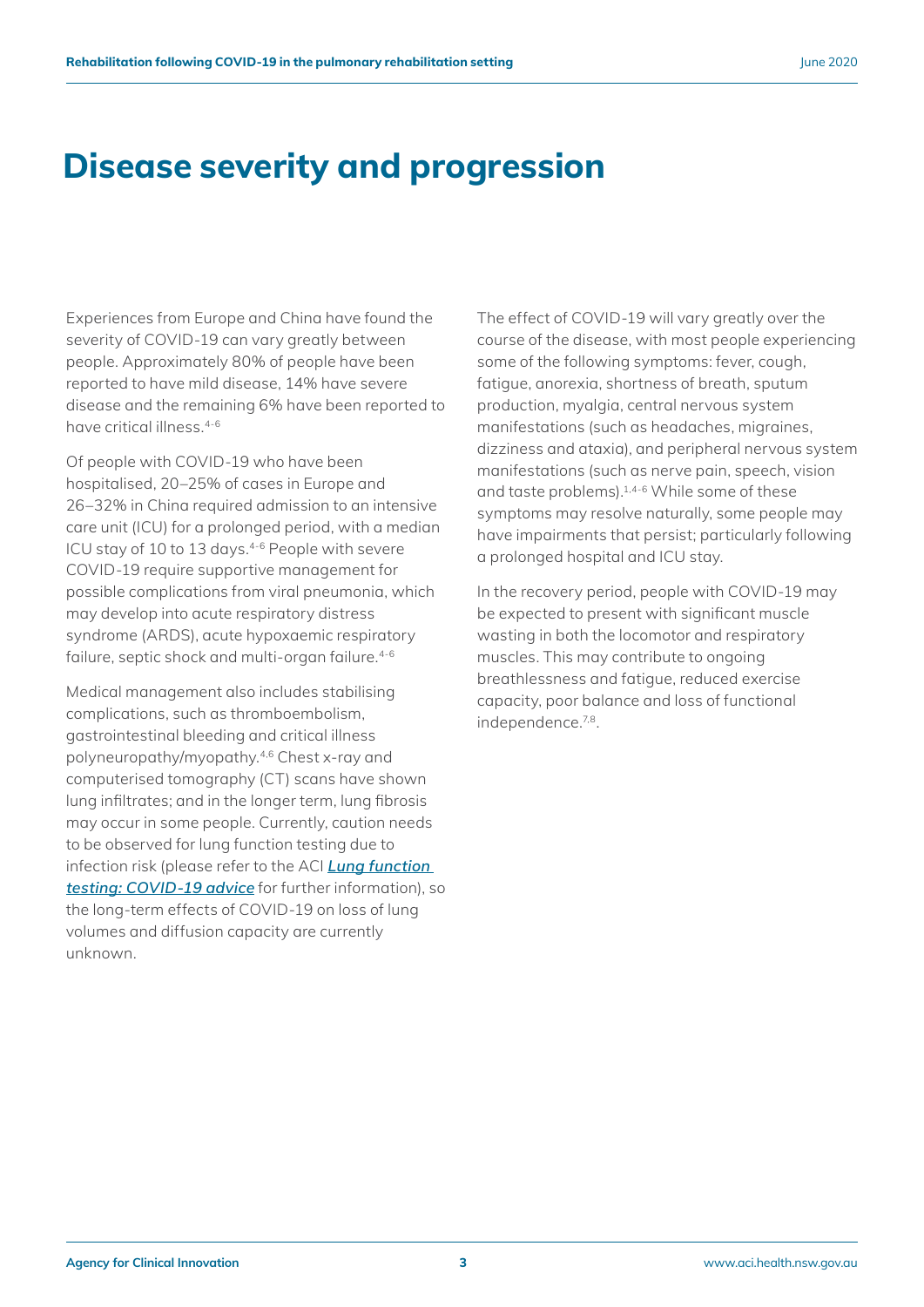### **Rehabilitation in the acute phase during hospital admission**

Early rehabilitation intervention is paramount to improving patient outcomes. During the acute phase of COVID-19, early rehabilitation in the form of a multidisciplinary in-reach program is recommended to commence rehabilitation from the time of ICU or ward admission. This multidisciplinary inpatient rehabilitation can help manage extra-pulmonary manifestations.

Early rehabilitation in the form of active mobilisation has been recommended; however, patients need to be medically stable before commencement of gentle exercise training, and rehabilitation staff need to be appropriately skilled.5,7,10,11

When a person is hospitalised with COVID-19, there is a risk of the spread of the virus to others and care must be taken to protect staff and other patients. All interventions and activities must be performed to avoid or reduce the risk of droplet production and aerosol generation.7 Please refer to the ACI *[Respiratory physiotherapy COVID-19 advice](https://www.aci.health.nsw.gov.au/__data/assets/pdf_file/0010/582823/ACI-RespCOP-Respiratory-physiotherapy-COVID-19-advice.pdf)* for further information.

Each local health district will have a different protocol for the treatment of inpatients with severe COVID-19. Some will advise that there should be minimal allied health contact with ICU patients, unless absolutely necessary. Statements have recently been published providing guidance on the physiotherapy management and occupational therapy management of people with COVID-19 in the acute setting.<sup>2,11</sup>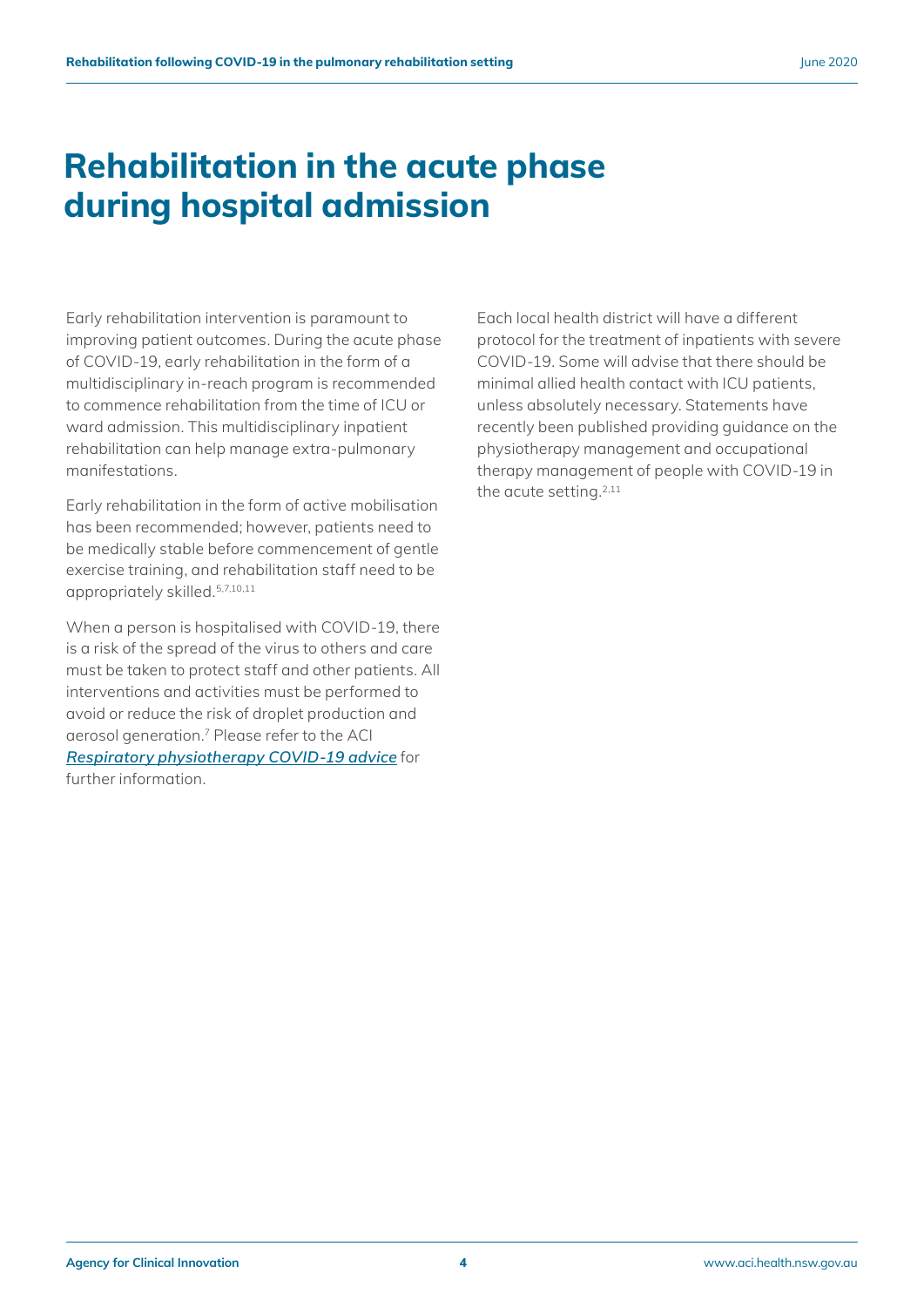### **Rehabilitation in the recovery phase following hospital discharge**

Each person with COVID-19 will follow a different recovery journey. Some will require an intensive rehabilitation program to fully recover following a hospital and ICU stay, while others with mild disease require no rehabilitation at all. It is unclear if all people who have had COVID-19 (hospitalised or not) will have physical and/or psychological impairments and how they will respond to treatment.<sup>1,5</sup> There may be a period of natural recovery, especially in relation to fatigue.

Although there have been a number of guidelines published regarding rehabilitation,<sup>1,9,12</sup> to date there has been only one study that reported outcomes following a rehabilitation program in people recovering from COVID-19. This study from China was a low-quality randomised controlled trial in elderly people recovering from COVID-19. It consisted of a six-week program of inspiratory muscle training and breathing exercises, compared with no rehabilitation. The components of the rehabilitation program reported in the study were not the typical components of a comprehensive pulmonary rehabilitation program. Despite no exercise training, the study did report significant between-group improvement in lung function, six-minute walk distance and quality of life (SF-36) scores favouring the intervention group.<sup>13</sup>

Two recently published documents from the Chartered Society of Physiotherapists (UK)<sup>12</sup> and the British Thoracic Society<sup>1</sup> have recommended that rehabilitation programs need to be:

- flexible and well planned
- based on a thorough initial assessment with the identification of impairments
- followed by a seamless referral process to the most appropriate rehabilitation program.

Consequently, rehabilitation programs will need to be individualised and consider a person's age, pre-existing medical conditions, length of hospital stay and progress following hospital discharge.<sup>1,12</sup>

For people with COVID-19 presenting for pulmonary rehabilitation, it is important to consider that with reduced gas transfer, exercise desaturation may occur. Therefore, monitoring of oxygen saturation and use of supplemental oxygen may be necessary during rehabilitation. For people recovering from COVID-19 who have a pre-existing respiratory condition, the added burden of a severe pneumonia, hypoxaemia, immobilisation, deconditioning and prolonged pulmonary recovery leave the person much less able to resume activities of daily living (ADLs) and in need of pulmonary rehabilitation.

While people who have had long hospital stays may be the most likely to have ongoing rehabilitation needs, some people who have experienced COVID-19 and have been managed in primary care may still experience persisting symptoms and impairments, and pulmonary rehabilitation may be indicated.9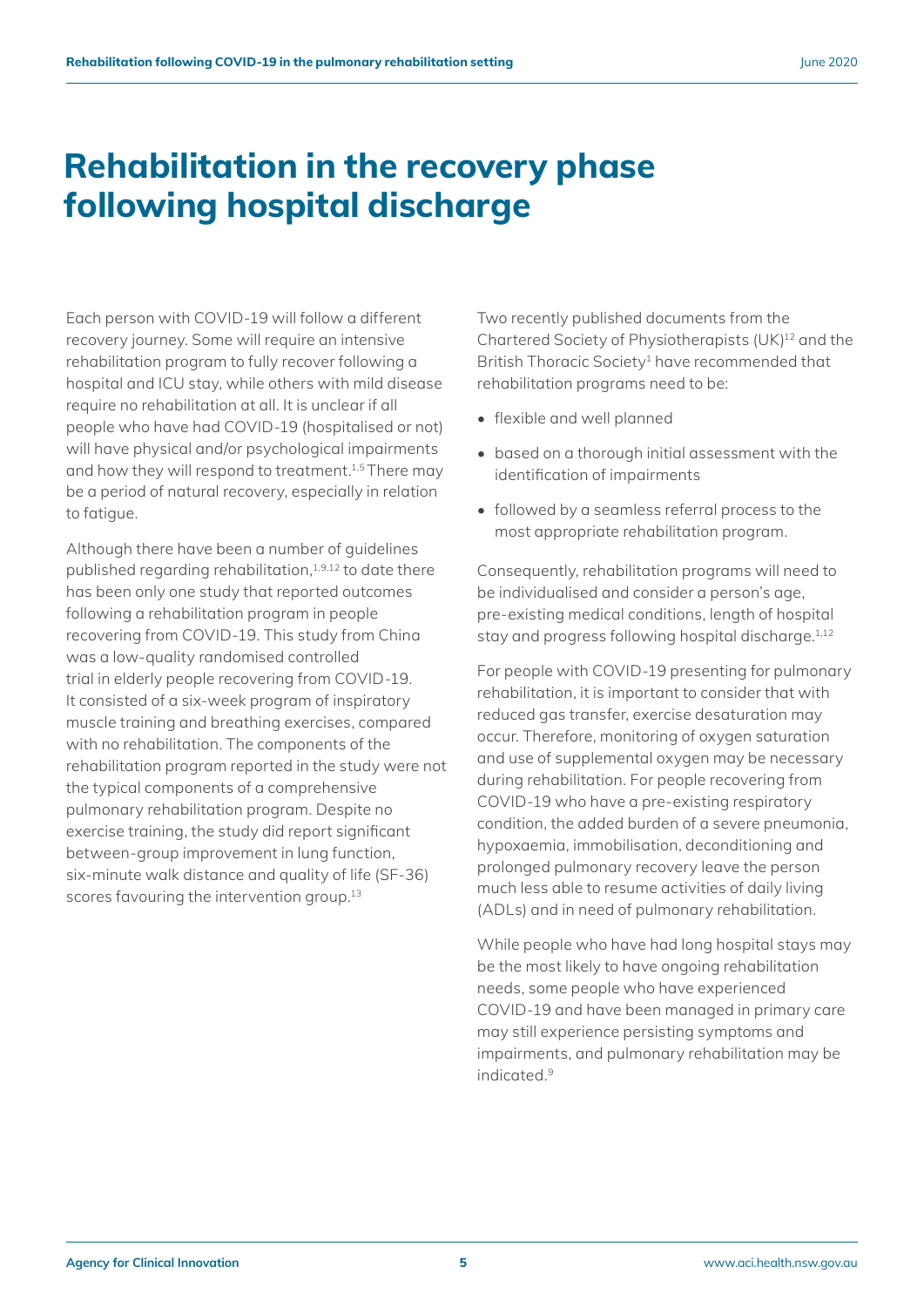### **Rehabilitation options following hospital discharge**

#### **1. Pulmonary rehabilitation setting**

The outpatient pulmonary rehabilitation setting has been suggested as an appropriate site for the rehabilitation of people recovering from COVID-19, especially for those following a long hospital and ICU stay.5,7,14 Pulmonary rehabilitation has been shown to result in significant improvements in exercise capacity and quality of life following other acute viral illnesses resulting in ARDS (i.e. influenza A (H1N1) pneumonitis).5

Pulmonary rehabilitation programs have the advantage of being staffed with experienced rehabilitation health professionals who are skilled in performing a thorough subjective and objective assessment. They are also familiar with the pulmonary and extra-pulmonary treatable traits that people recovering from COVID-19 may experience.

The symptoms and impacts that people with chronic respiratory disease experience (such as breathlessness; fatigue; oxygen desaturation during activity; sputum retention; reduced quality of life; and mental health issues, such as anxiety, depression and post-traumatic stress disorder) have also been reported in people recovering from COVID-19.15,16 People with these symptoms and impacts are regularly managed in current pulmonary rehabilitation programs. In addition, pulmonary rehabilitation programs are structured to provide a personalised approach to care, based on the identification of treatable traits.<sup>5,17,18</sup>

The focus of rehabilitation should be to:

- reverse the decline from deconditioning
- increase strength
- reduce fatigue
- improve balance
- return to functional independence.

Special considerations in the rehabilitation of people recovering from COVID-19 are presented in Table 1 on page 7.

The treatable traits identified in people recovering from COVID-19 that are amenable to rehabilitation in the pulmonary rehabilitation setting are presented in Table 2 on page 11.

Given the constraints with running face-to-face pulmonary rehabilitation in the outpatient setting due to the pandemic and infection risk, telehealth (via videoconferencing and/or telephone), real-time telerehabilitation<sup>19</sup> and home-based rehabilitation<sup>20</sup> are alternative modes for providing rehabilitation that should be considered (refer to the *[ACI Guide for](http://ACI Guide for delivering pulmonary rehabilitation via telehealth during COVID-19)  [delivering pulmonary rehabilitation via telehealth](http://ACI Guide for delivering pulmonary rehabilitation via telehealth during COVID-19)  [during COVID-19](http://ACI Guide for delivering pulmonary rehabilitation via telehealth during COVID-19)* for further information).

#### **2. Cardiac, neurological, and general rehabilitation setting**

A number of treatable traits in people recovering from COVID-19 may not be amenable to rehabilitation in the pulmonary rehabilitation setting (refer to Table 3). For example, people recovering from COVID-19 with complex cardiac complications may be more suited to a cardiac rehabilitation program where supervised exercise training and the management of medication and cardiac symptoms can be provided. Other people may have neuromuscular impairments requiring neurological or general rehabilitation.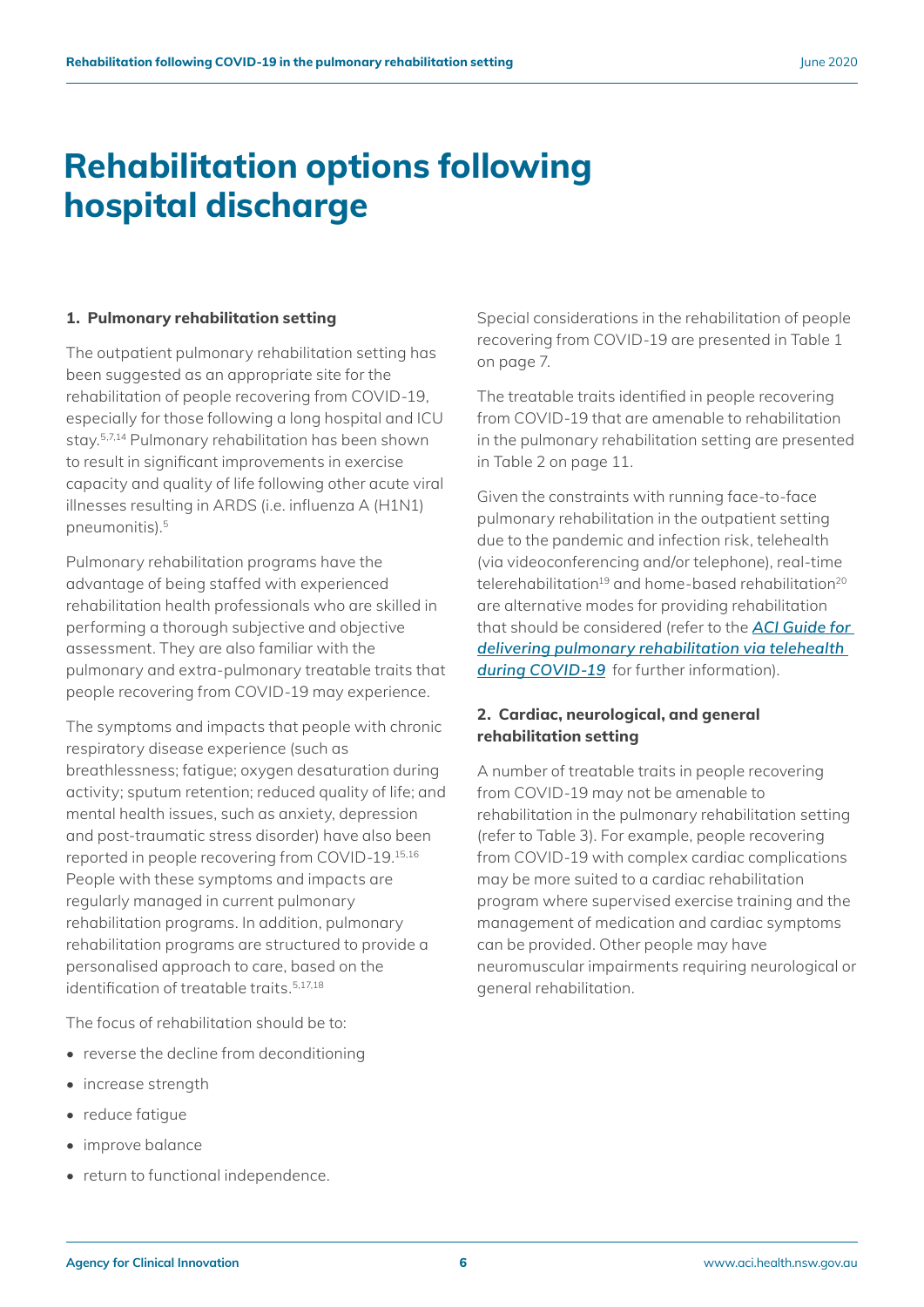#### **Table 1. Special considerations when providing rehabilitation within the pulmonary rehabilitation setting for people recovering from COVID-19**

|                                          | Important clinical points in providing rehabilitation in the outpatient/community setting                                                                                                                                                                                                                                                                                                                                                                                                                                        |
|------------------------------------------|----------------------------------------------------------------------------------------------------------------------------------------------------------------------------------------------------------------------------------------------------------------------------------------------------------------------------------------------------------------------------------------------------------------------------------------------------------------------------------------------------------------------------------|
| Referral pathway                         | Referral pathways from primary care and hospitals to rehabilitation should be developed to<br>facilitate early identification of people who require rehabilitation, especially those in the<br>community and following ICU or long hospital stay.                                                                                                                                                                                                                                                                                |
|                                          | Triage referral to the most appropriate rehabilitation program (pulmonary, cardiac,<br>$\bullet$<br>neurological or general rehabilitation) based on thorough initial assessment and<br>identification of treatable traits.                                                                                                                                                                                                                                                                                                      |
| Infection control                        | It is important to note that the period of contagion for COVID-19 remains unclear. However,<br>people who are within a 28-day interval from the time of onset of COVID-19 should have two<br>negative swabs before they attend face-to-face rehabilitation. If a person is still COVID-19<br>positive, face-to-face rehabilitation in an outpatient setting would not be appropriate. If<br>face-to-face rehabilitation with a person who is COVID-19 positive is required, personal<br>protective equipment (PPE) must be used. |
|                                          | In the outpatient/community setting it is vital to minimise the risk of exposure of patients and<br>staff to COVID-19; therefore, the following safety requirements should be used:                                                                                                                                                                                                                                                                                                                                              |
|                                          | Complete a COVID-19 screening questionnaire before and at each visit.                                                                                                                                                                                                                                                                                                                                                                                                                                                            |
|                                          | Maintain physical distancing (1.5m).                                                                                                                                                                                                                                                                                                                                                                                                                                                                                             |
|                                          | - Provide adequate space per person $(4m^2)$ .                                                                                                                                                                                                                                                                                                                                                                                                                                                                                   |
|                                          | - Avoid interventions which may generate droplets and aerosols. For further information<br>please refer to the following ACI resources:                                                                                                                                                                                                                                                                                                                                                                                          |
|                                          | • Respiratory physiotherapy COVID-19 advice                                                                                                                                                                                                                                                                                                                                                                                                                                                                                      |
|                                          | <b>Lung function testing COVID-19 advice</b>                                                                                                                                                                                                                                                                                                                                                                                                                                                                                     |
|                                          | • Aerosol generating respiratory therapies: High flow nasal prong oxygen<br>• Aerosol generating respiratory therapies: Non-invasive ventilation                                                                                                                                                                                                                                                                                                                                                                                 |
|                                          | • Aerosol generating respiratory therapies: Nebulisers                                                                                                                                                                                                                                                                                                                                                                                                                                                                           |
|                                          | - Adhere to respiratory hygiene procedures and use of cough etiquette (refer to Table 2).                                                                                                                                                                                                                                                                                                                                                                                                                                        |
|                                          | - Use disposable materials and devices where possible.                                                                                                                                                                                                                                                                                                                                                                                                                                                                           |
|                                          | - Allow for adequate cleaning of surfaces and equipment between uses.                                                                                                                                                                                                                                                                                                                                                                                                                                                            |
|                                          | - Perform regular hand hygiene.                                                                                                                                                                                                                                                                                                                                                                                                                                                                                                  |
|                                          | Please refer to the <i>Checklist for re-opening of pulmonary rehabilitation services</i> .                                                                                                                                                                                                                                                                                                                                                                                                                                       |
| <b>Environment for</b><br>rehabilitation | • Hospital ward: rehabilitation may have begun in the ward by the acute care team prior to<br>discharge.                                                                                                                                                                                                                                                                                                                                                                                                                         |
|                                          | <b>Home-based:</b> home visits (with appropriate PPE) to enable assessment and a home exercise<br>$\bullet$<br>program to be established.                                                                                                                                                                                                                                                                                                                                                                                        |
|                                          | Telehealth: assessment and rehabilitation (exercise and education) may be delivered via<br>telerehabilitation (videoconference platform).                                                                                                                                                                                                                                                                                                                                                                                        |
|                                          | Outpatient or community rehabilitation: can be offered face-to-face when people are no<br>$\bullet$<br>longer infectious (after two negative swabs).                                                                                                                                                                                                                                                                                                                                                                             |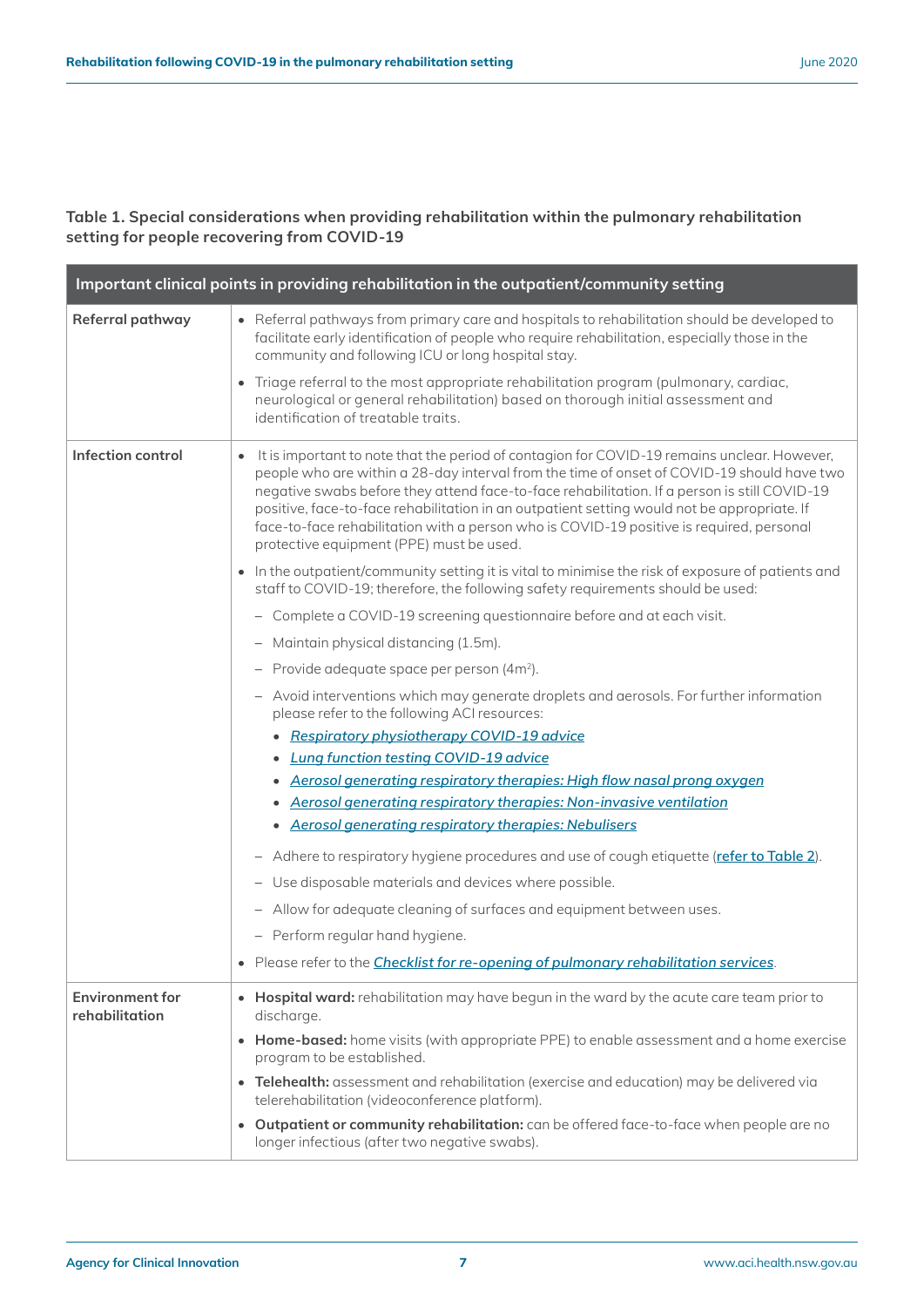#### **Table 1. Special considerations when providing rehabilitation within the pulmonary rehabilitation setting for people recovering from COVID-19 (cont.)**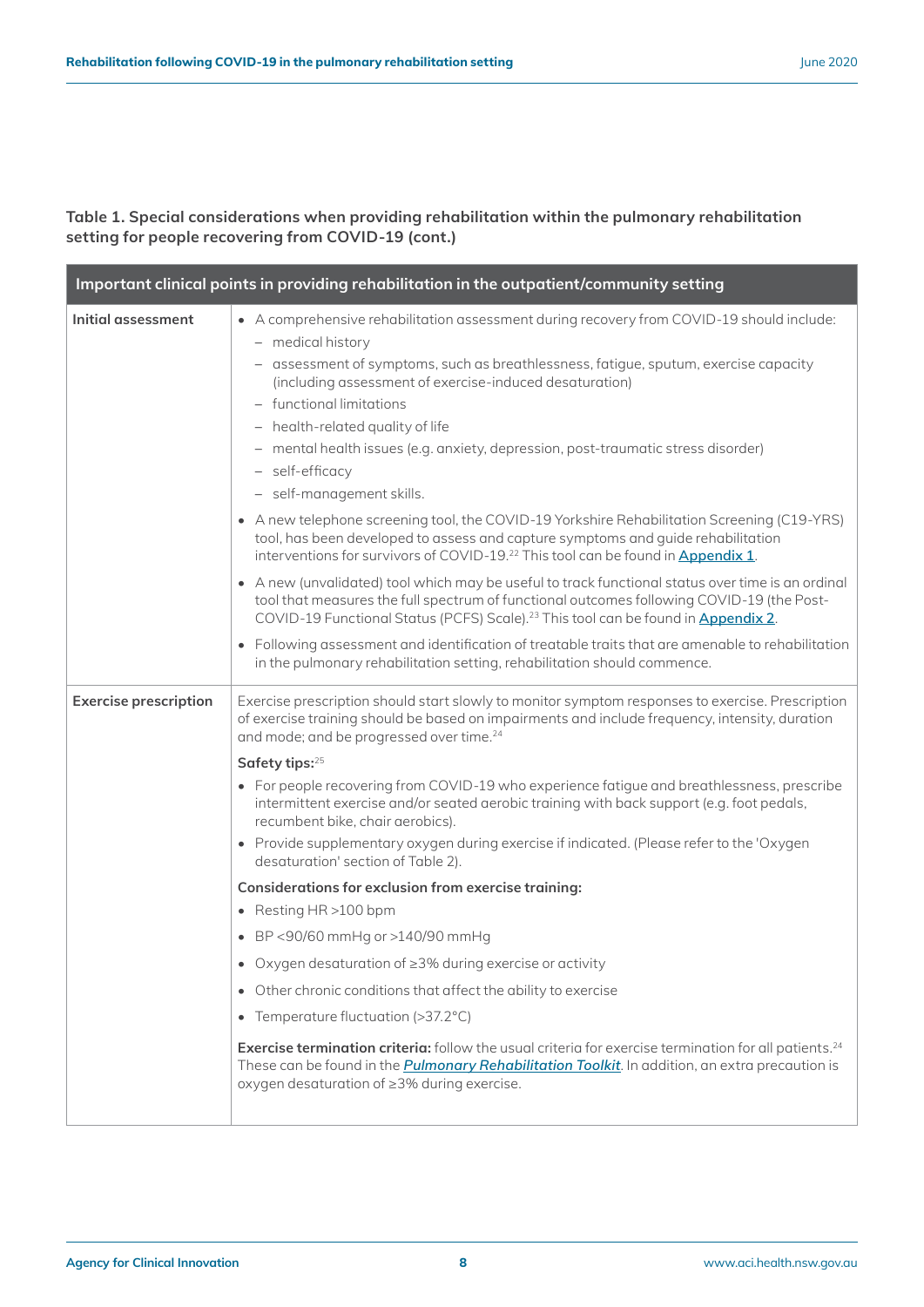#### **Table 1. Special considerations when providing rehabilitation within the pulmonary rehabilitation setting for people recovering from COVID-19 (cont.)**

| Important clinical points in providing rehabilitation in the outpatient/community setting |                                                                                                                                                                                                                                                                                                                                                                                                                                                                                                 |  |  |
|-------------------------------------------------------------------------------------------|-------------------------------------------------------------------------------------------------------------------------------------------------------------------------------------------------------------------------------------------------------------------------------------------------------------------------------------------------------------------------------------------------------------------------------------------------------------------------------------------------|--|--|
| <b>Clinical observation</b><br>and monitoring during<br>exercise training                 | Before, during and following exercise, it is important the person recovering from COVID-19 is<br>monitored closely. Observe any change in the person's symptoms and request medical review<br>if there is concern regarding a decline in clinical status. Also record any change in medications,<br>including supplemental oxygen use.                                                                                                                                                          |  |  |
|                                                                                           | The table below provides some options for monitoring signs and symptoms during exercise<br>assessment and exercise training for face-to-face sessions and via telehealth. The clinician<br>will require advanced skills of clinical observation and history taking if a telehealth model of<br>care is used. If possible, ascertain all objective measure responses (e.g. SpO <sub>2</sub> , HR and BP) to<br>exercise from the acute hospital care team prior to discharge. (See table below.) |  |  |
| Oxygen therapy                                                                            | Oxygen therapy may have been prescribed on discharge. Directions on flow rate and hours<br>$\bullet$<br>per day for oxygen use should have been provided by the hospital or prescribing physician.<br>The oxygen requirements will need to be reviewed about once a month after discharge to<br>determine whether ongoing oxygen is necessary.                                                                                                                                                  |  |  |
|                                                                                           | If long-term oxygen therapy is prescribed (in the presence of pre-existing respiratory disease),<br>all exercise testing and exercise training should be performed on oxygen.                                                                                                                                                                                                                                                                                                                   |  |  |
|                                                                                           | For people in the early phase of recovery from COVID-19, rapid oxygen desaturation during<br>activity has been reported. <sup>25</sup> This may be due to lung damage that is slow to resolve, reduced<br>diffusion capacity or possible pulmonary emboli.                                                                                                                                                                                                                                      |  |  |
|                                                                                           | Information about monitoring oxygen during exercise can be found in Table 2.                                                                                                                                                                                                                                                                                                                                                                                                                    |  |  |

### **Monitoring prior to, and during, exercise tests and training**

| <b>Signs and symptoms</b>    | Face-to-face                                                 | Videoconference                                                                                                            | <b>Telephone</b>                             |
|------------------------------|--------------------------------------------------------------|----------------------------------------------------------------------------------------------------------------------------|----------------------------------------------|
| <b>Respiratory rate (RR)</b> | Observe or place hand<br>on chest                            | Observe                                                                                                                    | N/A                                          |
| Heart rate (HR)              | Pulse oximeter or<br>palpate pulse                           | Teach person how to feel own<br>pulse on wrist or neck, or use pulse<br>oximeter if available at home                      | N/A, unless have a pulse<br>oximeter at home |
| Oxygen saturation via        | Pulse oximeter                                               | N/A, unless have a pulse                                                                                                   | N/A, unless have a pulse                     |
| pulse oximetry (Sp02)        |                                                              | oximeter at home                                                                                                           | oximeter at home                             |
| Blood pressure (BP)          | Electronic or manual                                         | N/A, unless have an electronic                                                                                             | N/A, unless have an electronic               |
|                              | sphygmomanometer                                             | sphygmomanometer at home                                                                                                   | sphygmomanometer at home                     |
| Dyspnoea                     | Modified 0-10 Borg dyspnoea                                  | Modified 0-10 Borg dyspnoeg                                                                                                | Modified 0-10 Borg dyspnoea scale            |
|                              | scale                                                        | scale                                                                                                                      | (provide copy via email or mail)             |
| Rate of perceived            | Modified 0-10 Borg                                           | Modified 0-10 Borg RPE scale                                                                                               | Modified 0-10 Borg RPE scale                 |
| exertion (RPE)               | RPE scale                                                    |                                                                                                                            | (provide copy via email or mail)             |
| Colour                       | Monitor signs of change in colour<br>- pallor, lips, fingers | May be possible to monitor signs<br>of change in colour - pallor, lips,<br>fingers, but will depend on<br>quality of video | N/A                                          |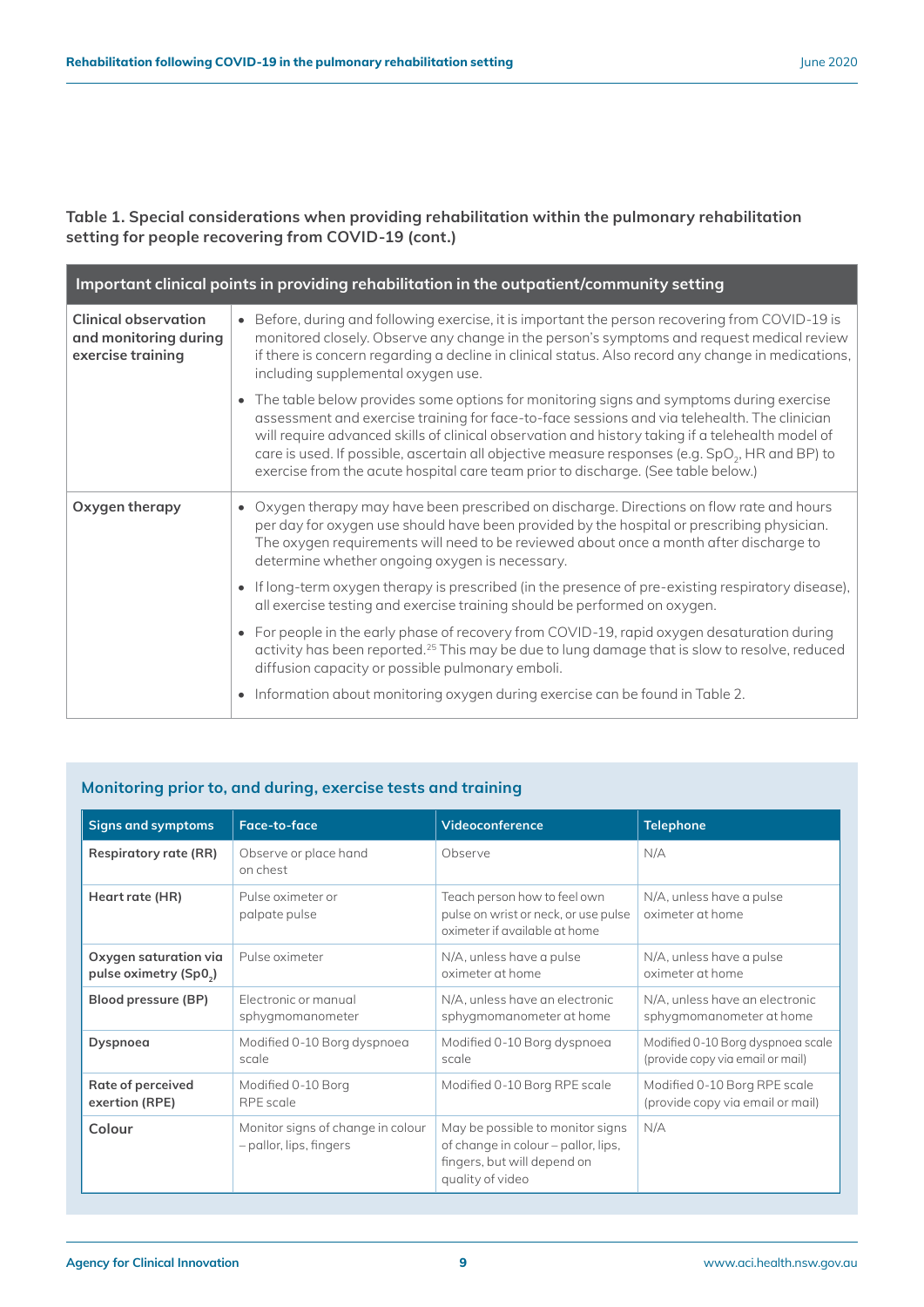### **Table 1. Special considerations when providing rehabilitation within the pulmonary rehabilitation setting for people recovering from COVID-19 (cont.)**

| Important clinical points in providing rehabilitation in the outpatient/community setting |                                                                                                                                                                                                                                                                                                                                                                                                                                                                                                                                                                 |  |  |  |
|-------------------------------------------------------------------------------------------|-----------------------------------------------------------------------------------------------------------------------------------------------------------------------------------------------------------------------------------------------------------------------------------------------------------------------------------------------------------------------------------------------------------------------------------------------------------------------------------------------------------------------------------------------------------------|--|--|--|
| Infection control<br>during airway                                                        | • Independent airway clearance techniques should be encouraged, where possible, rather than<br>interventions provided by a physiotherapist.                                                                                                                                                                                                                                                                                                                                                                                                                     |  |  |  |
| clearance techniques                                                                      | People with COVID-19 should perform sputum/airway clearance alone in a room with the<br>$\bullet$<br>door closed and window open, if possible, followed by thorough cleaning (please refer to<br>Respiratory physiotherapy COVID-19 advice). Soiled tissues containing sputum should be<br>placed in a sealed bag and disposed of safely (if at home) or in a yellow contaminated bin (if in<br>the hospital outpatient environment). The aim is to minimise exposure to other people (health<br>professionals, other patients and family) as much as possible. |  |  |  |
|                                                                                           | • If an outpatient service is provided with physiotherapist-delivered airway clearance<br>interventions, services should follow the Clinical Excellence Commission (CEC) guidance on<br>infection prevention and control <sup>26</sup> (refer to <b>Management of COVID-19 in healthcare settings</b> ),<br>and adhere to local health district regulations.                                                                                                                                                                                                    |  |  |  |
|                                                                                           | If a physiotherapist is delivering a rehabilitation program with airway clearance interventions<br>in the home of a person with COVID-19, follow the CEC guidance on infection prevention and<br>control <sup>27</sup> (refer to COVID-19 infection prevention and control in primary, community and<br>outpatient settings), and adhere to local health district regulations.                                                                                                                                                                                  |  |  |  |
| <b>Education</b>                                                                          | The initial assessment of the person recovering from COVID-19 may have identified a number of<br>health issues and needs. In order to help resolve these issues, it is important to refer the person<br>to the appropriate allied health professionals for education and support. For example:                                                                                                                                                                                                                                                                  |  |  |  |
|                                                                                           | • occupational therapist for assistance with activities of daily living, returning to work/driving,<br>use of energy-conservation devices                                                                                                                                                                                                                                                                                                                                                                                                                       |  |  |  |
|                                                                                           | speech pathologist for swallowing deficits and speech impairment                                                                                                                                                                                                                                                                                                                                                                                                                                                                                                |  |  |  |
|                                                                                           | neuropsychologist for cognitive impairment issues<br>$\bullet$                                                                                                                                                                                                                                                                                                                                                                                                                                                                                                  |  |  |  |
|                                                                                           | dietician for nutritional support<br>$\bullet$                                                                                                                                                                                                                                                                                                                                                                                                                                                                                                                  |  |  |  |
|                                                                                           | psychologist for stress management, coping skills, post-traumatic stress disorder, new<br>anxiety and depression                                                                                                                                                                                                                                                                                                                                                                                                                                                |  |  |  |
|                                                                                           | social worker for financial strain or care needs.                                                                                                                                                                                                                                                                                                                                                                                                                                                                                                               |  |  |  |
| <b>Use motivational</b><br>techniques and health<br>coaching principles                   | • As part of the initial assessment, ask the person recovering from COVID-19 about their main<br>health problem at the moment ('What is worrying you the most?'). It may be symptom-based<br>(e.g. shortness of breath or fatigue) or it may be fear-based (e.g. fear of getting COVID-19<br>again). Rehabilitation management should focus on the person's main problems.                                                                                                                                                                                      |  |  |  |
|                                                                                           | • Develop SMART (specific, measurable, achievable, realistic and timed) goals (short-term and<br>long-term) with the person recovering from COVID-19. Revisit the goals regularly to help them<br>stay on track.                                                                                                                                                                                                                                                                                                                                                |  |  |  |
| Re-assessment                                                                             | The final assessment will include measurement of the same outcome measures used during<br>the initial assessment. It is also important to re-evaluate the program from a patient<br>perspective. An example of a patient satisfaction survey which could be modified for people<br>with COVID-19 can be found in the <i>Pulmonary Rehabilitation Toolkit.</i> <sup>24</sup>                                                                                                                                                                                     |  |  |  |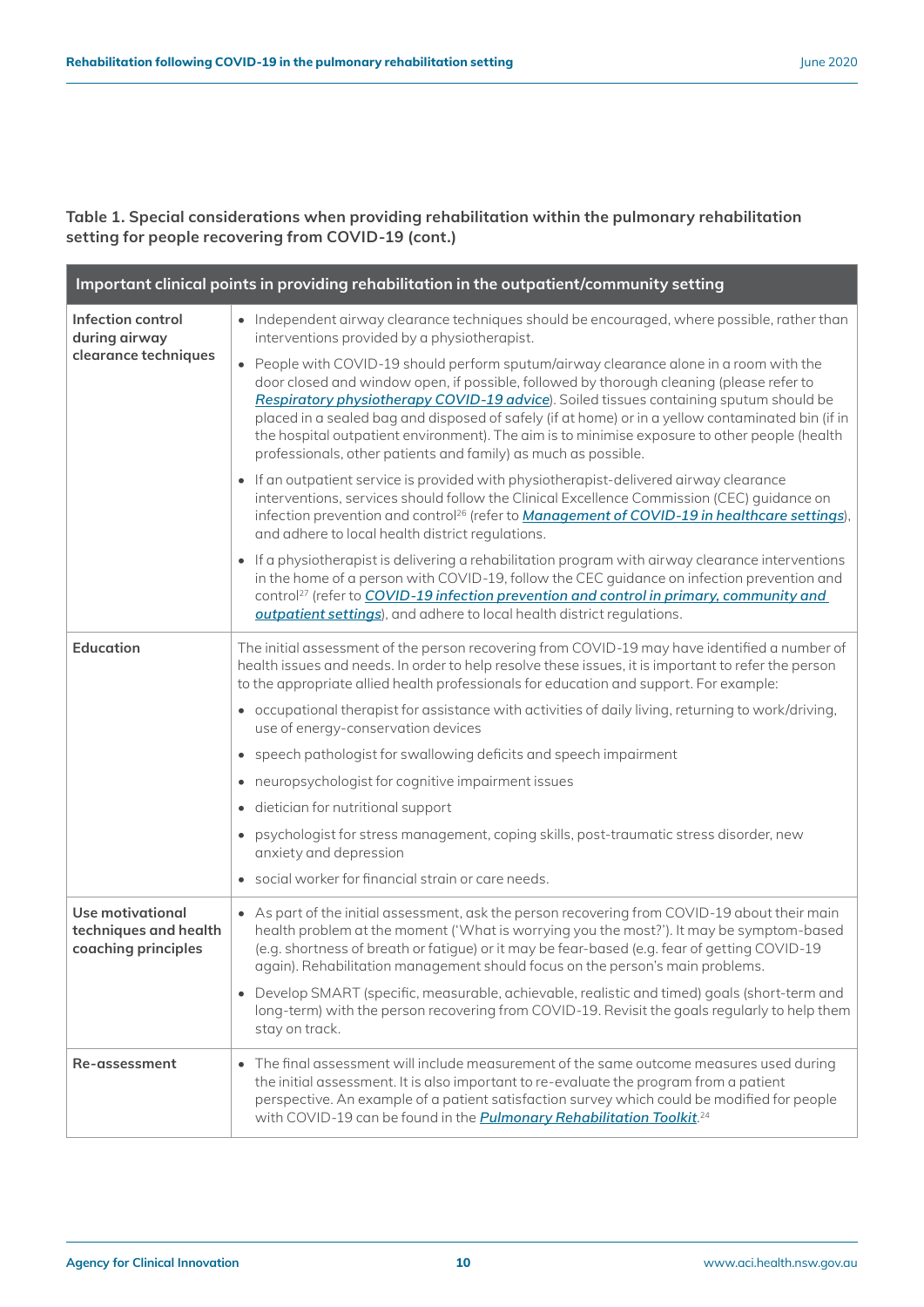<span id="page-13-0"></span>

| <b>Treatable trait</b>                                                    | <b>Examples of objective</b><br>measurement tools                                                                                                    | <b>Examples of interventions</b>                                                                                                                                                                                                                                          |
|---------------------------------------------------------------------------|------------------------------------------------------------------------------------------------------------------------------------------------------|---------------------------------------------------------------------------------------------------------------------------------------------------------------------------------------------------------------------------------------------------------------------------|
| <b>General fatigue</b>                                                    | • Fatigue Severity Scale<br>(FSS)                                                                                                                    | Exercise training should be modified if the person is experiencing<br>high levels of fatigue.                                                                                                                                                                             |
|                                                                           | $\bullet$ FACIT-F<br>• PROMIS-29 (fatigue                                                                                                            | If reporting high levels of fatigue during ADLs, the patient may<br>require referral to occupational therapy for:                                                                                                                                                         |
|                                                                           | questions 13-16)                                                                                                                                     | • home modification and assistive equipment                                                                                                                                                                                                                               |
|                                                                           | • Brief Fatigue Inventory<br>(BFI)                                                                                                                   | • behavioural modification education and advice (re: balancing<br>activity and rest)                                                                                                                                                                                      |
| Exertional<br>Modified 0-10 Borg Rate<br>of Perceived Exertion<br>fatigue | Exercise training should cease if the person is experiencing fatique<br>that is not relieved with rest.                                              |                                                                                                                                                                                                                                                                           |
|                                                                           | (RPE) scale                                                                                                                                          | If RPE score during exercise training is high (i.e. >5):                                                                                                                                                                                                                  |
|                                                                           |                                                                                                                                                      | • try intermittent exercise training rather than continuous exercise                                                                                                                                                                                                      |
|                                                                           |                                                                                                                                                      | • keep sessions shorter in duration                                                                                                                                                                                                                                       |
|                                                                           |                                                                                                                                                      | • teach energy conservation techniques                                                                                                                                                                                                                                    |
|                                                                           |                                                                                                                                                      | • teach pacing                                                                                                                                                                                                                                                            |
|                                                                           |                                                                                                                                                      | • increase activity gradually (activity tolerance may be very low<br>and require intervals of activity and rest).                                                                                                                                                         |
| <b>Breathlessness</b>                                                     | • Modified 0-10 Borg                                                                                                                                 | Education and techniques to manage breathlessness may include:                                                                                                                                                                                                            |
|                                                                           | Dyspnoea Scale<br>• Modified Medical<br>Research Council                                                                                             | • management of fear and panic (may require referral to clinical<br>psychology)                                                                                                                                                                                           |
|                                                                           |                                                                                                                                                      | • breathing control                                                                                                                                                                                                                                                       |
|                                                                           | Dyspnoea Scale (mMRC)                                                                                                                                | • pursed lip breathing                                                                                                                                                                                                                                                    |
|                                                                           |                                                                                                                                                      | • paced breathing (e.g. functional movements timed with breathing)                                                                                                                                                                                                        |
|                                                                           | • positions to relieve breathlessness (e.g. forward lean posture<br>with upper limb support. If breathless during supine lying, elevate<br>bed head) |                                                                                                                                                                                                                                                                           |
|                                                                           |                                                                                                                                                      | • hand-held fan directed over the mouth and lower face (NOT<br>recommended in people who are still infectious because of the risk<br>of spreading infection by droplets). An alternative is facial cooling<br>using a wet wipe (disposed of after each use) <sup>28</sup> |
|                                                                           |                                                                                                                                                      | • pharmacological management for distressing breathlessness at<br>rest (e.g. opioids, anxiolytic sedatives) <sup>29</sup>                                                                                                                                                 |
|                                                                           |                                                                                                                                                      | Note: The primary role of supplementary oxygen is to correct hypoxaemia; it<br>may help breathlessness in severe hypoxaemia but not when hypoxaemia is<br>mild or absent. <sup>29</sup>                                                                                   |
|                                                                           |                                                                                                                                                      | Refer to the <b>Pulmonary Rehabilitation Toolkit</b> <sup>24</sup> for more information.                                                                                                                                                                                  |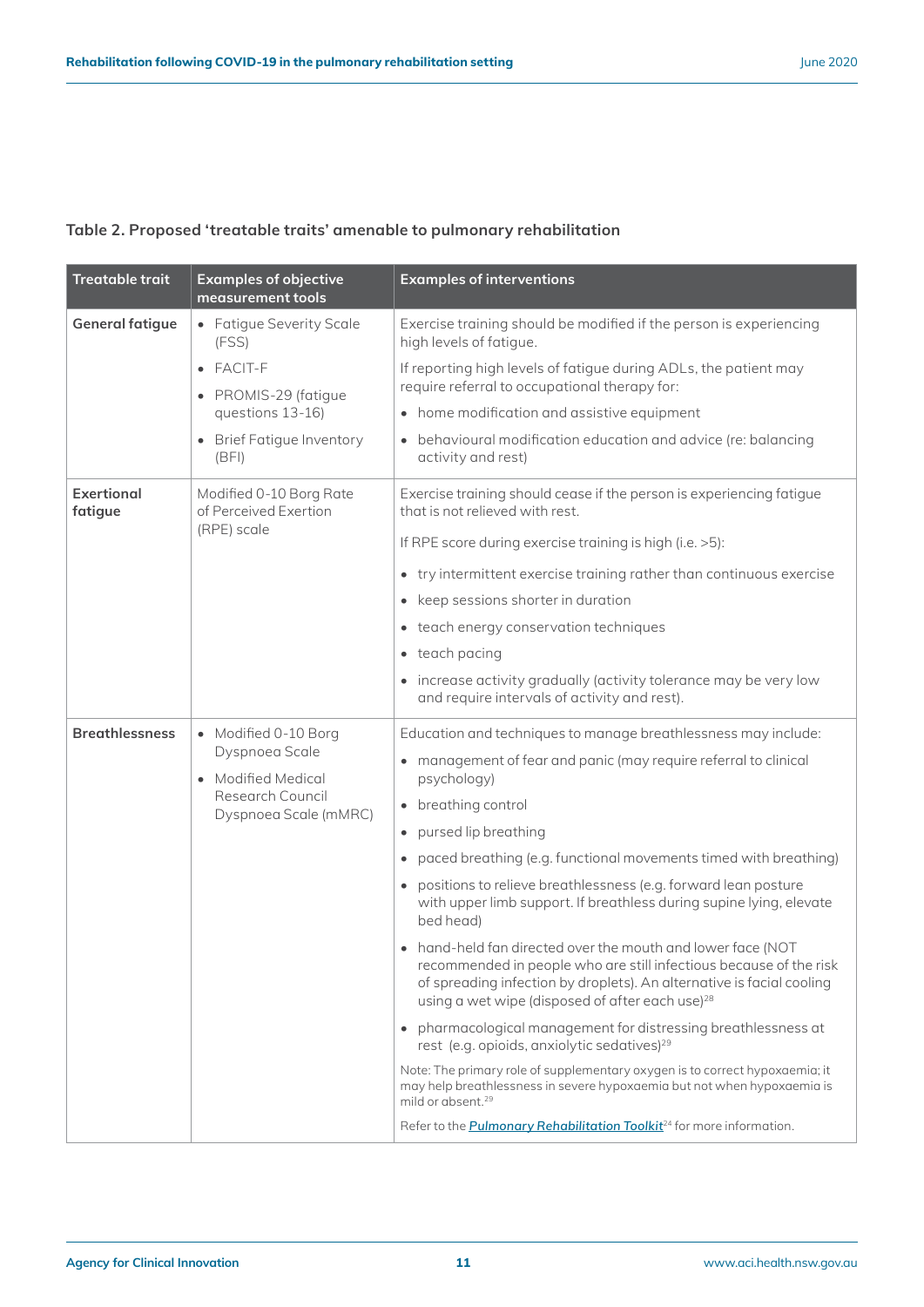| <b>Treatable trait</b>                    | <b>Examples of objective</b><br>measurement tools                                                                                                                               | <b>Examples of interventions</b>                                                                                                                                                                                                                                                                                                                                                                                                                                                                                                                                                                                                                                                                                                                                                                                                                                                                                                                                                                                                                                                                                                                                                                                                                                                                                                                                                                                                                                                                                                                                                                      |
|-------------------------------------------|---------------------------------------------------------------------------------------------------------------------------------------------------------------------------------|-------------------------------------------------------------------------------------------------------------------------------------------------------------------------------------------------------------------------------------------------------------------------------------------------------------------------------------------------------------------------------------------------------------------------------------------------------------------------------------------------------------------------------------------------------------------------------------------------------------------------------------------------------------------------------------------------------------------------------------------------------------------------------------------------------------------------------------------------------------------------------------------------------------------------------------------------------------------------------------------------------------------------------------------------------------------------------------------------------------------------------------------------------------------------------------------------------------------------------------------------------------------------------------------------------------------------------------------------------------------------------------------------------------------------------------------------------------------------------------------------------------------------------------------------------------------------------------------------------|
| Oxygen<br>desaturation<br>during exercise | Pulse oximetry                                                                                                                                                                  | In people recovering from COVID-19 who do not have a pre-existing<br>respiratory condition, oxygen desaturation ≥3% should be considered<br>significant desaturation. <sup>28</sup>                                                                                                                                                                                                                                                                                                                                                                                                                                                                                                                                                                                                                                                                                                                                                                                                                                                                                                                                                                                                                                                                                                                                                                                                                                                                                                                                                                                                                   |
|                                           |                                                                                                                                                                                 | • The use of supplemental oxygen during exercise assessment and<br>exercise training may be necessary if desaturation occurs.                                                                                                                                                                                                                                                                                                                                                                                                                                                                                                                                                                                                                                                                                                                                                                                                                                                                                                                                                                                                                                                                                                                                                                                                                                                                                                                                                                                                                                                                         |
|                                           |                                                                                                                                                                                 | • Use oxygen during exercise if the person has been prescribed<br>long-term oxygen therapy.                                                                                                                                                                                                                                                                                                                                                                                                                                                                                                                                                                                                                                                                                                                                                                                                                                                                                                                                                                                                                                                                                                                                                                                                                                                                                                                                                                                                                                                                                                           |
|                                           |                                                                                                                                                                                 | Monitoring of oxygen saturation during exercise:                                                                                                                                                                                                                                                                                                                                                                                                                                                                                                                                                                                                                                                                                                                                                                                                                                                                                                                                                                                                                                                                                                                                                                                                                                                                                                                                                                                                                                                                                                                                                      |
|                                           |                                                                                                                                                                                 | • Telehealth: If an oxygen saturation monitor is available, monitor<br>saturation levels before, during and after exercise tests; and before<br>and after exercise training. If pulse oximetry is not available, use<br>caution and advanced skills of clinical observation.                                                                                                                                                                                                                                                                                                                                                                                                                                                                                                                                                                                                                                                                                                                                                                                                                                                                                                                                                                                                                                                                                                                                                                                                                                                                                                                          |
|                                           |                                                                                                                                                                                 | • Face-to-face: Monitor oxygen saturation levels throughout exercise<br>testing (e.g. six-minute walk test (6MWT), sit-to-stand tests); and<br>before and after exercise training.                                                                                                                                                                                                                                                                                                                                                                                                                                                                                                                                                                                                                                                                                                                                                                                                                                                                                                                                                                                                                                                                                                                                                                                                                                                                                                                                                                                                                    |
| <b>Decreased</b><br>exercise<br>capacity  | • 6MWT<br>• Cardiopulmonary exercise<br>testing (CPET)<br>• 30 second sit-to-stand<br>(STS) test<br>1-minute STS test<br>• 2-minute walk test<br>• 40 step test (not validated) | • Prescribe an aerobic exercise training program based on<br>assessment of exercise capacity (i.e. 6MWT). Refer to the<br><b>Pulmonary Rehabilitation Toolkit</b> for further information.<br>• Exercise prescription should be guided by general pulmonary<br>rehabilitation exercise prescription principles. The aim is to restore<br>the person (as close as possible) to their previous level of activity.<br>Be guided by symptoms of shortness of breath and fatigue, and<br>signs of oxygen desaturation. <sup>24</sup> (Refer to the <i>Pulmonary</i><br>Rehabilitation Toolkit for further information).<br>Aerobic exercise training <sup>25</sup><br>• Frequency: 3-5 sessions per week; commence with every second<br>day (with rest day in between).<br>• Intensity: moderate intensity, 3-4 on modified 0-10 Borg dyspnoea<br>scale (note: high intensity interval training (HIIT) is NOT<br>recommended as this may increase the likelihood of droplet<br>expulsion). For those recovering from severe/critical illness, people<br>who are elderly, people who are obese, and people with complex<br>comorbidities and other complications, <sup>31</sup> initially prescribe a gentle<br>exercise program of low intensity physical activity/exercises. Aim for<br>an intensity of <3 METS or $\leq$ 3 on the modified 0-10 Borg dyspnoea<br>and/or RPE scale. <sup>32</sup><br>• Duration: start at a low interval (e.g. 2 minutes exercise, 2 minutes<br>rest) and build up to 20-30 minutes continuous.<br>• Mode: endurance training (e.g. walking, cycling, stepping, swimming, |
|                                           |                                                                                                                                                                                 | jogging), depending on pre-morbid activity/exercise routine.<br>• Progression: 5-10% per week; increase duration first, then increase<br>intensity.                                                                                                                                                                                                                                                                                                                                                                                                                                                                                                                                                                                                                                                                                                                                                                                                                                                                                                                                                                                                                                                                                                                                                                                                                                                                                                                                                                                                                                                   |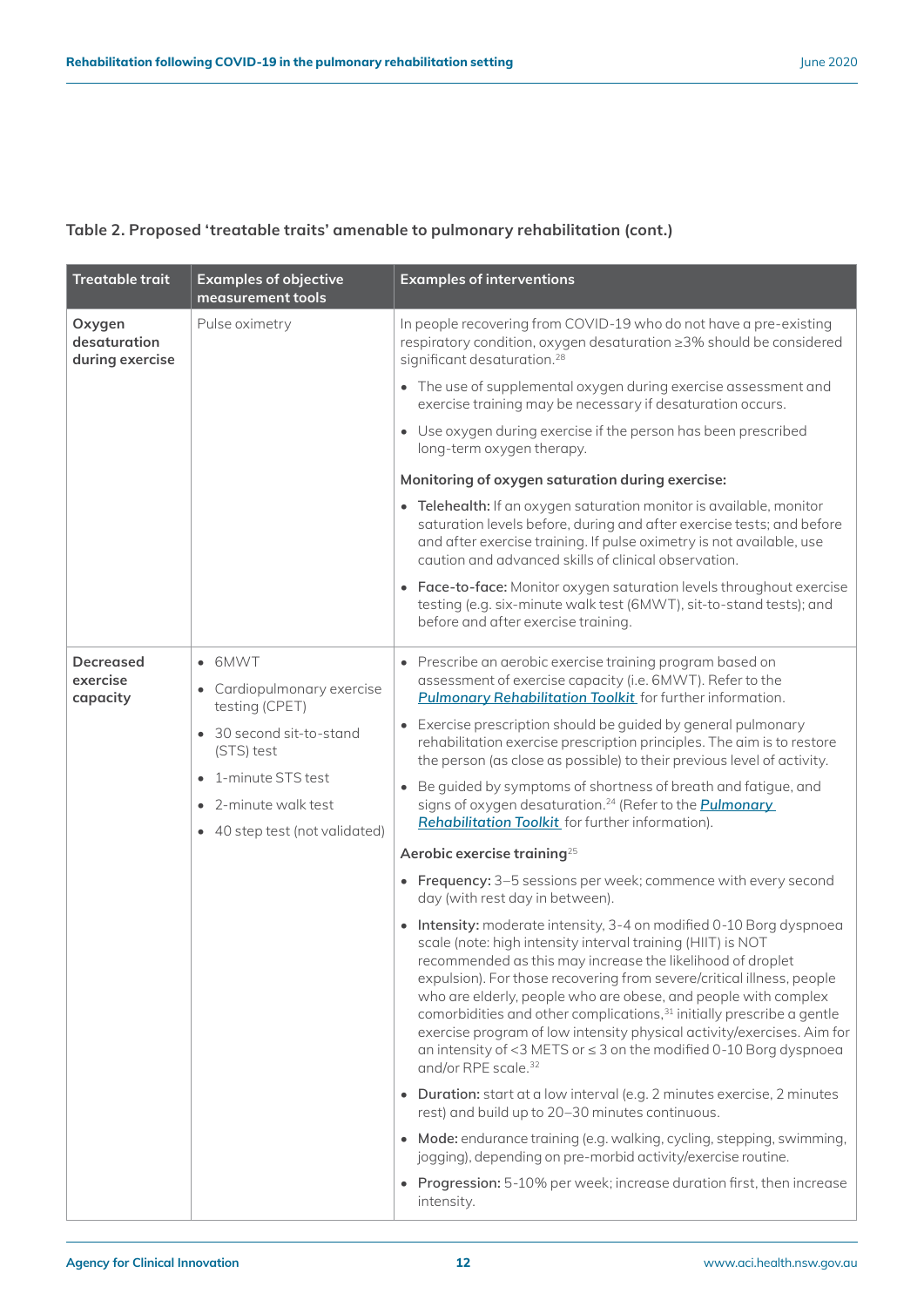| Treatable trait                                                  | <b>Examples of objective</b><br>measurement tools                                                                                                                                                                                                                                                                                                                                    | <b>Examples of interventions</b>                                                                                                                                                                                                                                                                                                                                                                                                                                                                                                                                                                                                                                                                                                                                                                                                                                                                                                                                                                                                                                                                                                                                                                                                                                                                                                                                                                                                                    |
|------------------------------------------------------------------|--------------------------------------------------------------------------------------------------------------------------------------------------------------------------------------------------------------------------------------------------------------------------------------------------------------------------------------------------------------------------------------|-----------------------------------------------------------------------------------------------------------------------------------------------------------------------------------------------------------------------------------------------------------------------------------------------------------------------------------------------------------------------------------------------------------------------------------------------------------------------------------------------------------------------------------------------------------------------------------------------------------------------------------------------------------------------------------------------------------------------------------------------------------------------------------------------------------------------------------------------------------------------------------------------------------------------------------------------------------------------------------------------------------------------------------------------------------------------------------------------------------------------------------------------------------------------------------------------------------------------------------------------------------------------------------------------------------------------------------------------------------------------------------------------------------------------------------------------------|
| Muscle<br>weakness<br>(respiratory and<br>peripheral<br>muscles) | <b>Functional assessment:</b><br>• 5 sit-to-stand test (5STS)<br>Muscle strength:<br>• UK Medical Research<br>Council (MRC) test<br>• Manual muscle test (MMT)<br>• Isokinetic muscle testing<br>(IMT)<br>• Grip strength<br><b>Respiratory muscle</b><br>strength:<br>• Maximum inspiratory<br>pressure (MIP) (please<br>refer to Respiratory<br>physiotherapy COVID-19<br>advice). | • Prescribe a strength training program. <sup>25</sup> Be guided by general<br>strength training principles, bearing in mind symptoms (e.g.<br>shortness of breath, desaturation and fatique). Start slowly and<br>build up as able.<br>• For further information, please refer to the fatigue section in this<br>Table and the <b>Pulmonary Rehabilitation Toolkit</b> .<br>Strength training <sup>25</sup><br>• Frequency: 2-3 sessions/week.<br>• Intensity: start with low weights and build up to 3 sets of 10<br>repetitions that can be completed comfortably; or aim for a<br>dyspnoea or RPE score of 3 to 4 on modified 0-10 scale.<br>• Mode: strength training using available equipment. For those<br>recovering from severe/critical illness, people who are elderly,<br>people who are obese, and people with complex comorbidities and<br>other complications, 31,31 focus on functional strengthening activities.<br>• Duration: will vary with each person.<br>• Progression: as tolerated.<br>Respiratory muscle training may be indicated if inspiratory<br>pressures are low <sup>25</sup><br>Use an inspiratory muscle training device with prescription based on<br>MIP results (if available):<br>• Frequency: once a day.<br>• Intensity: three sets with 10 breaths in each set; set training initially<br>at 60% of the individual's MIP, with a rest period of 1 minute<br>between the sets.<br>• Duration: 10 minutes. |
| <b>Balance</b>                                                   | • Short Physical<br>Performance Battery<br>(SPPB)<br>• Berg Balance Scale (BBS)<br>• Mini-BESTest<br>• Time Up and Go (TUG)                                                                                                                                                                                                                                                          | • For people with balance problems, include static and dynamic/<br>functional balance training in the rehabilitation program.<br>• An option is the Otago strength and balance exercise program.                                                                                                                                                                                                                                                                                                                                                                                                                                                                                                                                                                                                                                                                                                                                                                                                                                                                                                                                                                                                                                                                                                                                                                                                                                                    |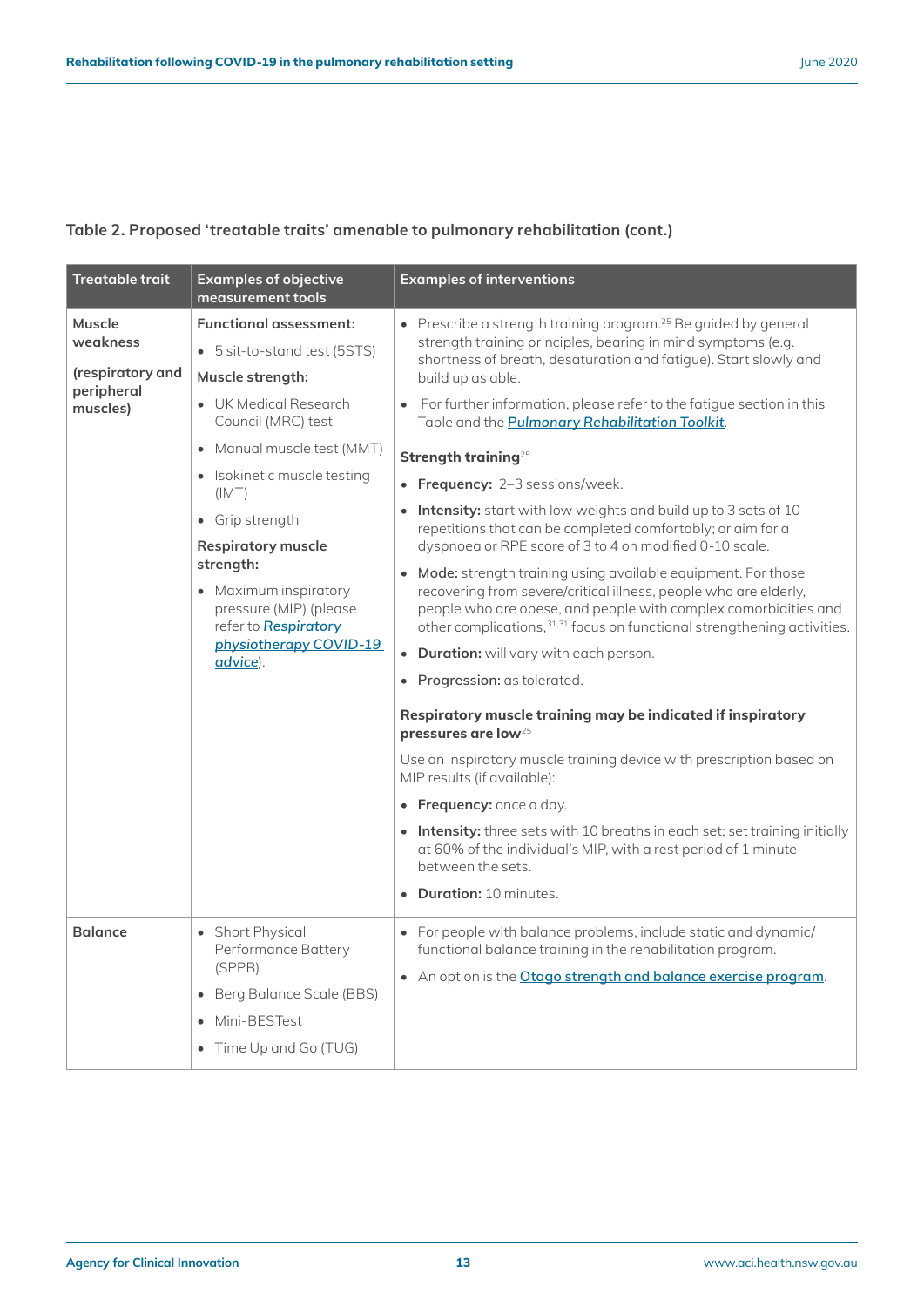| <b>Treatable trait</b>                                         | <b>Examples of objective</b><br>measurement tools                                                                                                                                                    | <b>Examples of interventions</b>                                                                                                                                                                                                                                                                                                                                                                                                                                                                                                                                                                                                                                                                                                                                                                                         |
|----------------------------------------------------------------|------------------------------------------------------------------------------------------------------------------------------------------------------------------------------------------------------|--------------------------------------------------------------------------------------------------------------------------------------------------------------------------------------------------------------------------------------------------------------------------------------------------------------------------------------------------------------------------------------------------------------------------------------------------------------------------------------------------------------------------------------------------------------------------------------------------------------------------------------------------------------------------------------------------------------------------------------------------------------------------------------------------------------------------|
| <b>Reduced</b><br>physical activity                            | • Accelerometers,<br>e.g. ActivPAL, ACTi Graph<br>• Pedometers<br>Personal fitness trackers,<br>e.g. Fitbit, Garmin,<br>Apple Watch<br>• Mobile phones: apps and<br>built-in GPS tracking<br>systems | • Pulmonary or general rehabilitation may improve physical activity<br>with associated improvements in exercise capacity; however, some<br>people recovering from COVID-19 may require a behaviour change<br>intervention, such as physical activity health coaching, in order to<br>focus on specific changes to physical activity behaviours.<br>• Health coaching to increase physical activity levels may involve<br>advice and/or counselling on:<br>- activities to engage in that are relevant to the individual<br>activity goals and progression<br>$\qquad \qquad -$<br>monitoring activity goals to provide feedback to the individual<br>(e.g. wearable devices).<br>• Models of behaviour change can be useful to guide the health<br>coaching process, such as the 'Behaviour Change Wheel'. <sup>33</sup> |
| <b>Reduced</b><br>health-related<br>quality of life<br>(HRQoL) | A generic measure of HRQoL:<br>• PROMIS-29<br>$\bullet$ SF-36<br>$\bullet$ EQ-5D                                                                                                                     | Holistic rehabilitation should incorporate exercise, education and<br>self-management skills.<br>Other suggested interventions include:<br>• encouraging participation in family and social activities<br>• encouraging resumption of hobbies and activities of enjoyment<br>• communication strategies and 'virtual' social support (if still<br>requiring isolation).                                                                                                                                                                                                                                                                                                                                                                                                                                                  |
| Sputum                                                         | • Description of sputum -<br>colour, amount,<br>consistency, ease of<br>expectoration, change<br>from 'normal'                                                                                       | Excess sputum production has not been identified as a common<br>long-term sequelae resulting from COVID-19. If sputum production is a<br>problem, the following treatment techniques may be considered:<br>• Assess effectiveness of previous airways clearance techniques<br>Huff or cough +/- overpressure<br>$\bullet$<br>• Forced expiratory technique (FET) or active cycle of breathing<br>(ACBT)<br>• Postural drainage or upright positioning<br>• Percussion and vibrations<br>• Positive expiratory pressure devices (e.g. TheraPEP, Acapella,<br>Flutter)<br>• Mobilisation<br>• Exercise<br>Refer to Respiratory therapies COVID-19 advice for more<br>information.                                                                                                                                          |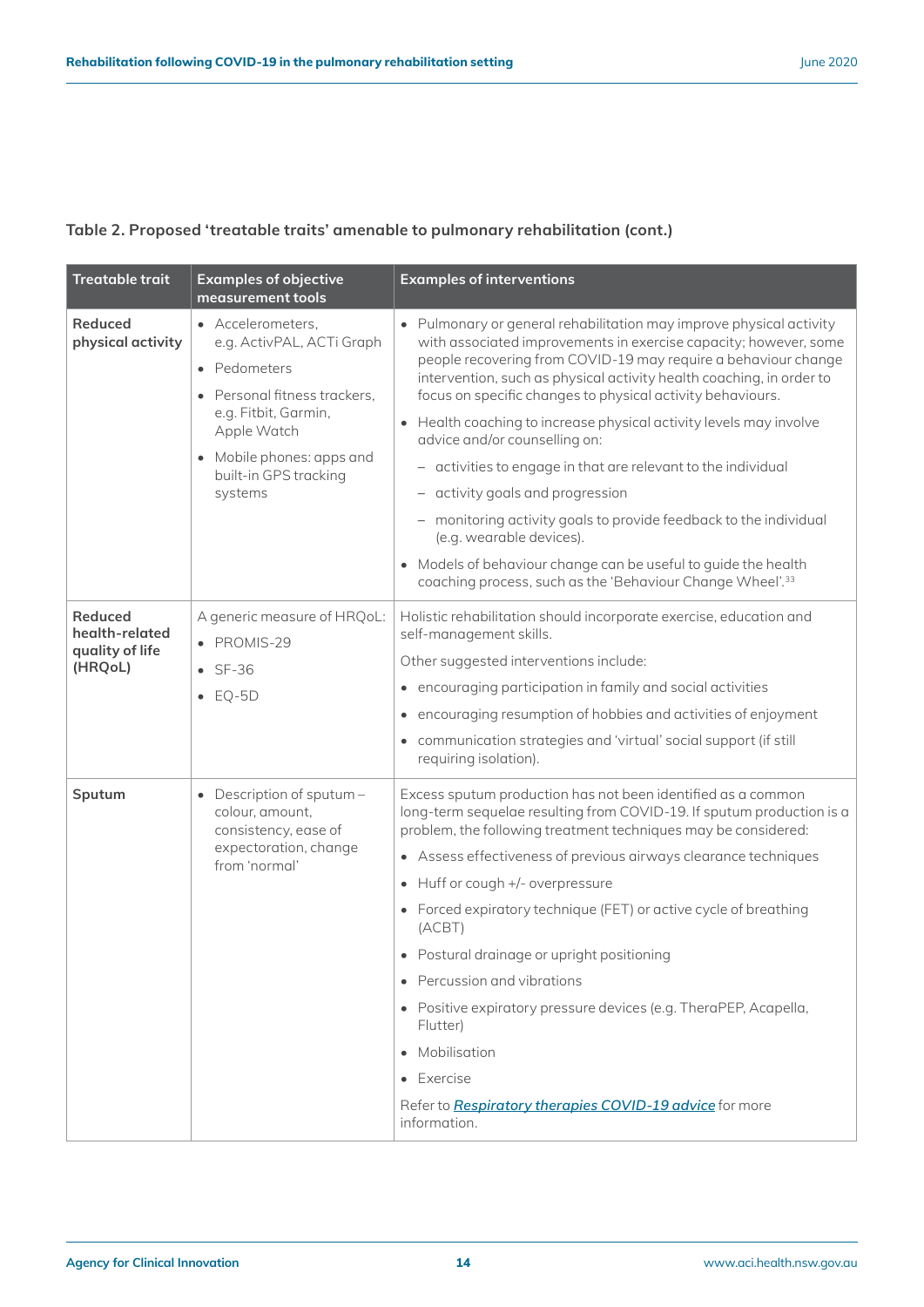| <b>Treatable trait</b>                                     | <b>Examples of objective</b><br>measurement tools                                                                                | <b>Examples of interventions</b>                                                                                                                                                                                                                                                                                                                                                                                                                                                                                                                                                                                             |
|------------------------------------------------------------|----------------------------------------------------------------------------------------------------------------------------------|------------------------------------------------------------------------------------------------------------------------------------------------------------------------------------------------------------------------------------------------------------------------------------------------------------------------------------------------------------------------------------------------------------------------------------------------------------------------------------------------------------------------------------------------------------------------------------------------------------------------------|
| Psychological<br>disorders                                 | • Hospital anxiety and<br>depression scale (HADS)<br>Depression, Anxiety and<br>Stress Scale (DASS-21)                           | Pulmonary rehabilitation can improve anxiety and depression. <sup>34</sup><br>If there are high levels of anxiety or depression, refer to psychology <sup>9</sup> ,<br>psychiatry or GP.                                                                                                                                                                                                                                                                                                                                                                                                                                     |
| Poor self-<br>management<br>and self-<br>monitoring skills | Patient Activation<br>Measure (PAM)<br>Pulmonary Rehabilitation<br>$\bullet$<br>Adapted Index of Self-<br>Efficacy Tool (PRAISE) | • Education is key to improving a person's self-management skills <sup>9</sup> and<br>will depend on their needs. Topics may include medications, symptom<br>monitoring (see Table 1) and skills for coping with an illness.<br>• People recovering from COVID-19 may require appropriate referral<br>to allied health professionals to improve self-management skills. <sup>35</sup><br>Self-management education via telehealth may be effective and<br>available.<br>Useful resources:<br>Knowledge in COVID-19<br>Supporting your recovery after COVID-19<br><b>Exercise diary: The Better Living with Exercise Book</b> |

#### **Table 3. Treatable traits amenable to cardiac rehabilitation, neurological rehabilitation or general rehabilitation**

| <b>Treatable trait</b>      | <b>Information</b>                                                                                                                                                                                                                                                                                                                      | <b>Interventions</b>                                                                                                                                                  |
|-----------------------------|-----------------------------------------------------------------------------------------------------------------------------------------------------------------------------------------------------------------------------------------------------------------------------------------------------------------------------------------|-----------------------------------------------------------------------------------------------------------------------------------------------------------------------|
| Cardiac<br>complications    | Cardiac impairments have been reported in<br>people recovering from COVID-19, including<br>atrial fibrillation, arrhythmias, postural<br>hypotension and cardiomyopathy.<br>Cardiogenic shock has also been reported as<br>a late complication of COVID-19.36                                                                           | Following initial assessment and identification of<br>cardiac impairments, the person recovering from<br>COVID-19 will require referral to cardiac<br>rehabilitation. |
| Neurological<br>impairments | A number of central nervous system<br>manifestations have been reported in<br>survivors of critical COVID-19 and these<br>deficits could play a significant role in overall<br>disability. <sup>37</sup> One study reported that 36% of<br>people with severe and non-severe COVID-19<br>had neurological manifestations. <sup>38</sup> | If the initial assessment identifies neurological<br>impairments, the person recovering from COVID-19<br>will require referral to neurological rehabilitation.        |
|                             | People with pre-morbid neurological<br>conditions have been reported to deteriorate<br>during the COVID-19 infection. <sup>39</sup>                                                                                                                                                                                                     |                                                                                                                                                                       |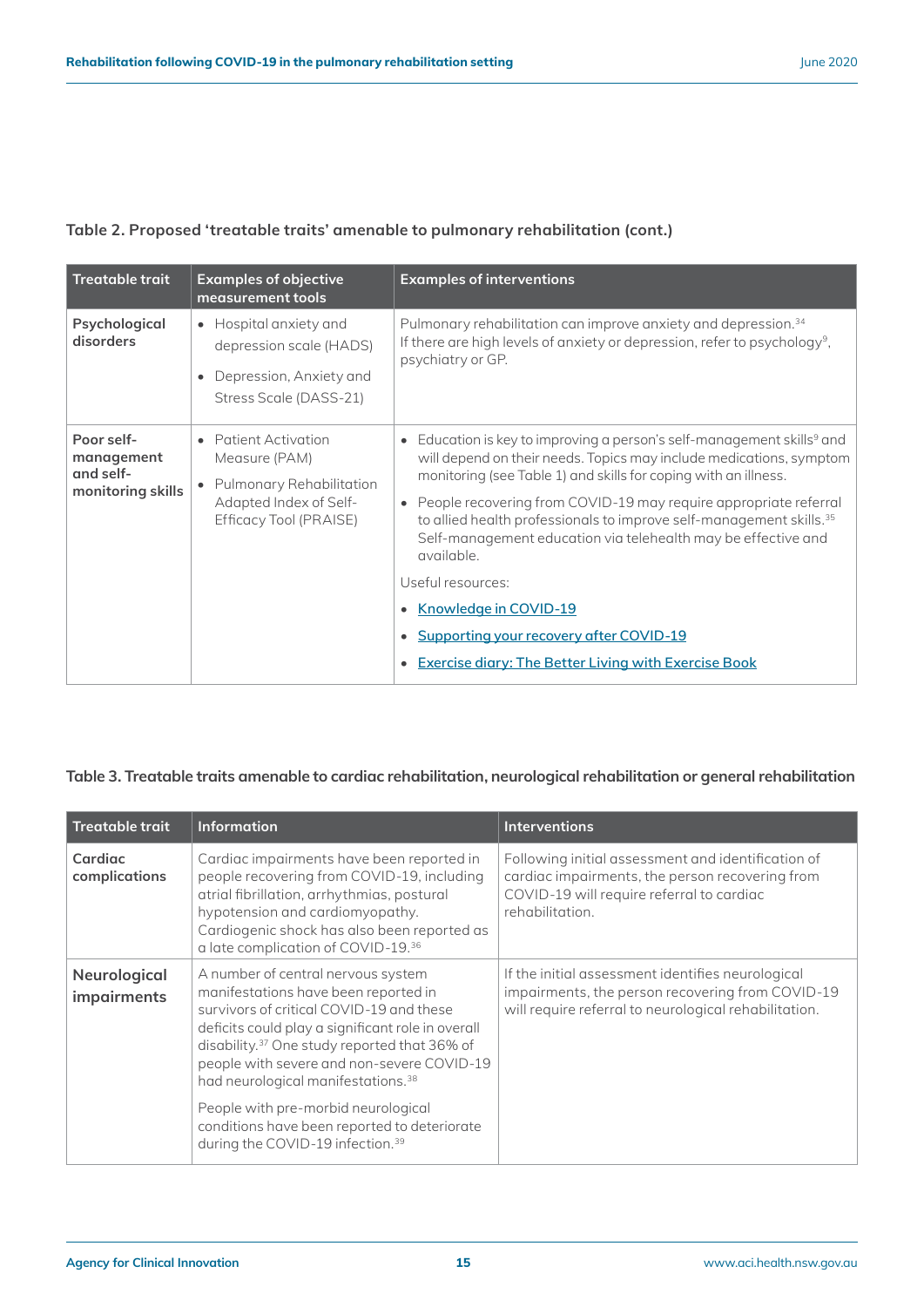**Table 3. Treatable traits amenable to cardiac rehabilitation, neurological rehabilitation or general rehabilitation (cont.)** 

| <b>Treatable trait</b>            | <b>Information</b>                                                                                                                                                                                                                                                                                                                                                                | <b>Interventions</b>                                                                                                                                                                                                                                                                                                                                                                                                                                                                                                                                |
|-----------------------------------|-----------------------------------------------------------------------------------------------------------------------------------------------------------------------------------------------------------------------------------------------------------------------------------------------------------------------------------------------------------------------------------|-----------------------------------------------------------------------------------------------------------------------------------------------------------------------------------------------------------------------------------------------------------------------------------------------------------------------------------------------------------------------------------------------------------------------------------------------------------------------------------------------------------------------------------------------------|
| Cognitive<br>impairment           | Cognitive impairment is listed among the<br>most common complications following<br>COVID-19.9<br>Long ICU stay, anoxic damage and viral<br>involvement in those who had severe<br>COVID-19 can lead to memory, attention and<br>executive function deficits, as well as<br>confusion, especially in older people. 37,39,40                                                        | If the initial assessment identifies cognitive impairment,<br>neuropsychological support may be required and may<br>include referral for formal assessment and/or<br>psychogeriatric assessment. This would be followed by<br>counselling sessions, psychological support and<br>cognitive training. <sup>39</sup><br>The Montreal Cognitive Assessment (MoCA) may be<br>a useful test to assess cognitive impairment.                                                                                                                              |
| Joint stiffness<br>and pain       | Joint stiffness and pain have been associated<br>with immobilisation during a long hospital<br>stay, mainly in older people with moderate to<br>severe COVID-19, and in younger adults with<br>critical COVID-19.37                                                                                                                                                               | Following initial assessment and identification of<br>joint stiffness and pain, the person recovering from<br>COVID-19 will require referral to a rheumatology/<br>musculoskeletal service.<br>Recommendations include pain relief as needed,<br>mobilisation and exercise (as tolerated within the<br>limits of pain). If pain becomes a limiting factor to<br>exercise training, then referral to appropriate<br>rehabilitation programs is recommended (e.g.<br>rheumatology, osteoarthritis, pain clinic or general<br>rehabilitation service). |
| Dysphagia and<br>dysarthria       | Dysphagia (difficulty swallowing) has been<br>reported in some people with COVID-19<br>following intubation and an ICU stay.<br>The mechanisms of dysphagia in people with<br>COVID-19 include mechanical causes,<br>diminished awareness of the position or<br>movement of the body, laryngeal injury and<br>peripheral or central nervous system (CNS)<br>damage. <sup>37</sup> | It is recommended that assessment for dysphagia is<br>performed in people with COVID-19 after<br>extubation. <sup>37</sup><br>If difficulties with swallowing and speech are<br>identified, the person should be referred to speech<br>pathology.                                                                                                                                                                                                                                                                                                   |
| <b>Nutritional</b><br>impairments | A long hospital stay, in particular in ICU, may<br>result in poor nutritional status, where<br>nutritional supplementation may have<br>begun. <sup>41</sup><br>Following discharge, it is important that good<br>eating habits and additional nutrients are<br>provided to ensure the person is able to<br>perform exercise and avoid fatigue.                                    | If poor nutritional status is identified, the person<br>recovering from COVID-19 should be referred to a<br>dietician.                                                                                                                                                                                                                                                                                                                                                                                                                              |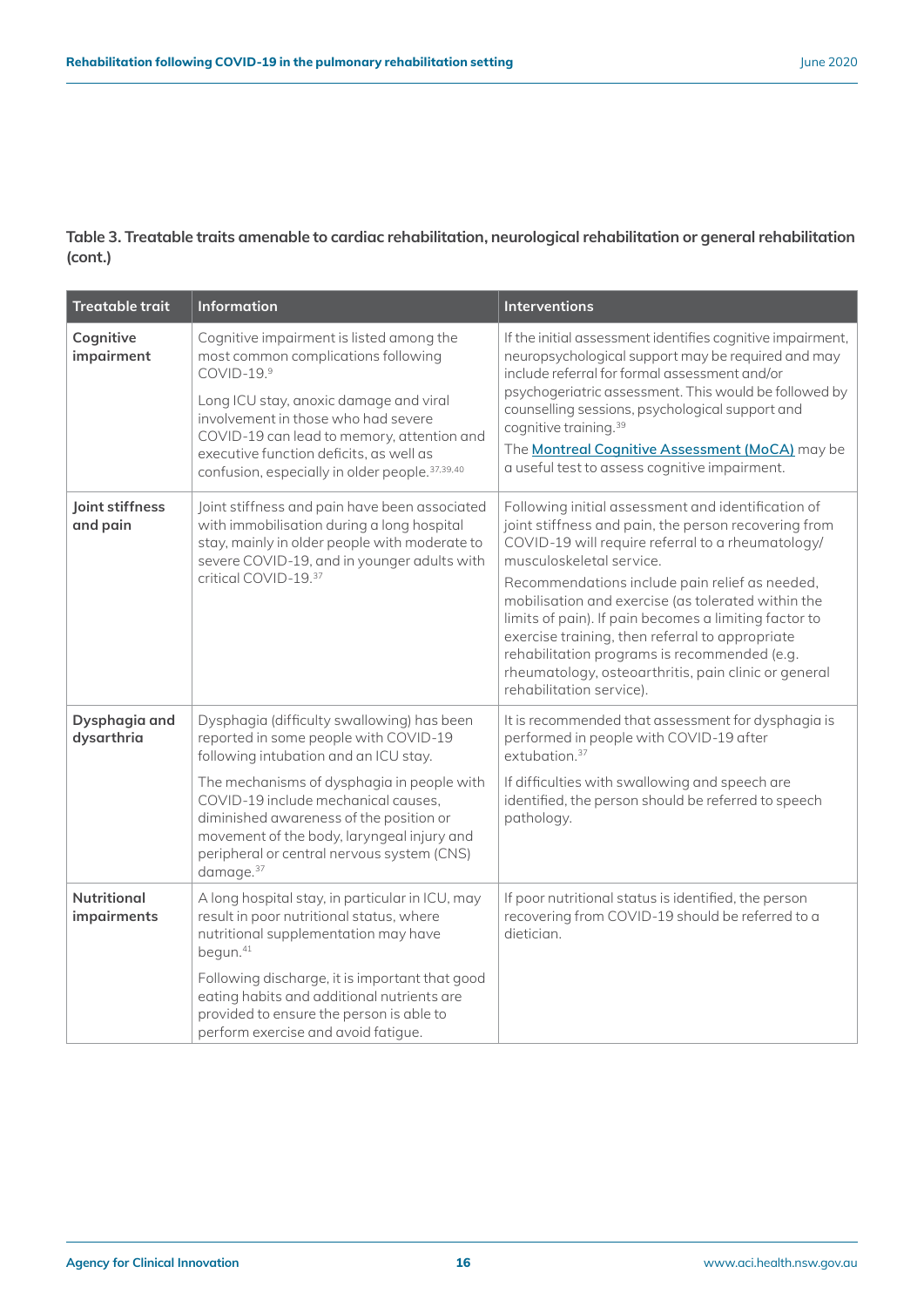## **Conclusion**

The management of people recovering from COVID-19 needs careful consideration, and rehabilitation needs will vary greatly depending on each person's individual experience.

A comprehensive assessment is required to identify treatable traits, followed by an individualised rehabilitation plan and referral to the most appropriate rehabilitation service for management. The pulmonary rehabilitation setting may be an appropriate setting for COVID-19 survivors who have persistent impairment/s that are amenable to pulmonary rehabilitation. The expertise and skills of pulmonary rehabilitation clinicians makes them well placed to support the recovery of these individuals.

Information in this document is based on what is known at present. New information about the benefits of specific post-COVID-19 interventions may modify this advice, especially as we learn more about the long-term effects of COVID-19.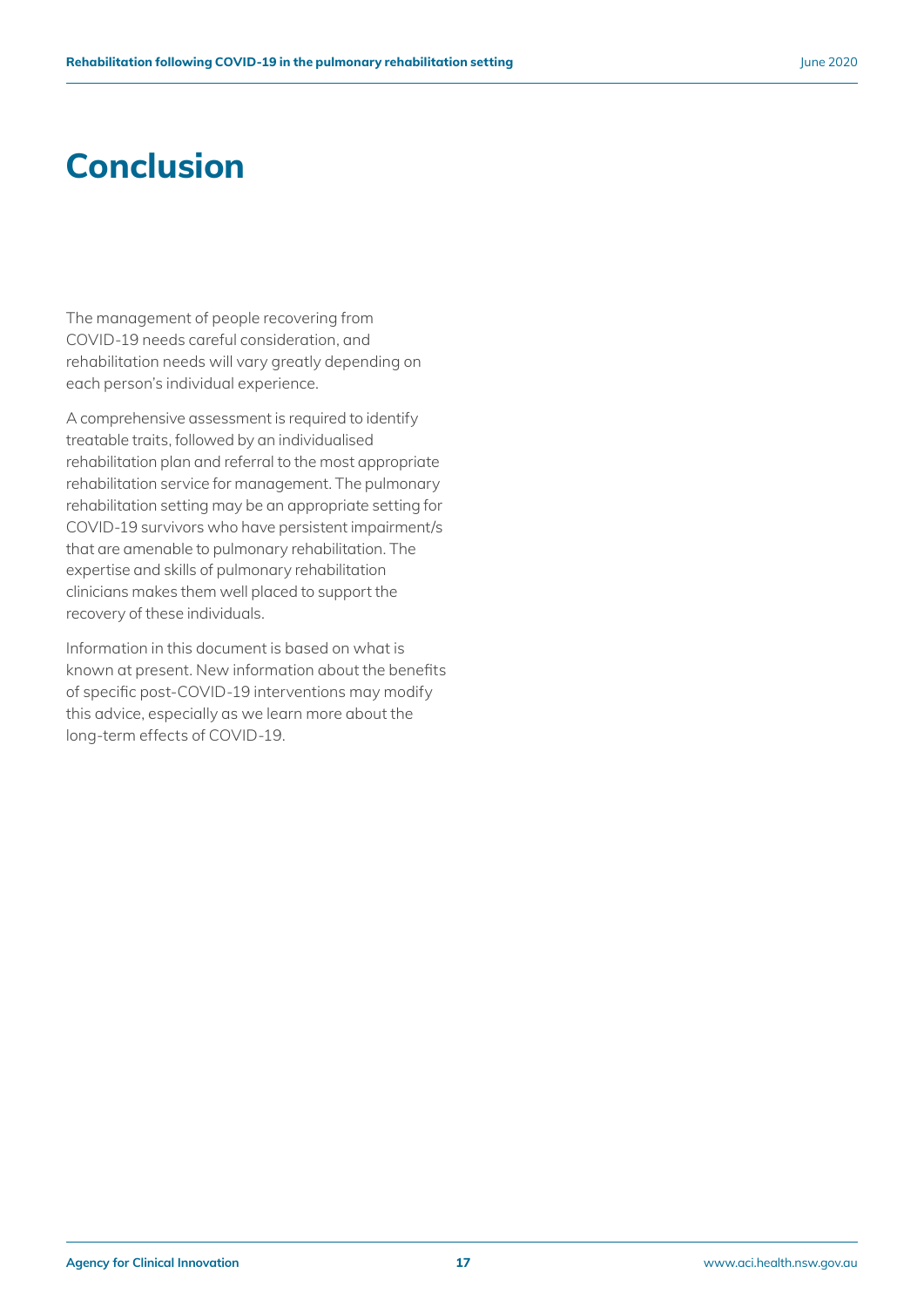### **References**

- 1. Singh SJ, Barradell A, Greening N, Bolton CE, Jenkins G, Preston L, et al. The British Thoracic Society survey of rehabilitation to support the recovery of the post COVID-19 population [internet] MedRxiv; 2020 [cited May 2020]. Available from: **[https://doi.](https://doi.org/10.1101/2020.05.07.20094151) [org/10.1101/2020.05.07.20094151](https://doi.org/10.1101/2020.05.07.20094151)**
- 2. Royal College of Occupational Therapists. A quick guide for occupational therapists: Rehabilitation for people recovering from COVID-19 [Internet]. London, UK: Royal College of Occupational Therapists; 2020 [cited 13 May 2020]. Available at: **[https://www.rcot.](https://www.rcot.co.uk/file/6618/download?token=-DJThNG8) [co.uk/file/6618/download?token=-DJThNG8](https://www.rcot.co.uk/file/6618/download?token=-DJThNG8)**
- 3. McDonald V, Osadnik C, Gibson P. Treatable traits in acute exacerbations of chronic airway diseases. Chron Respir Dis. 2019;16:1-16. doi: 10.1177/1479973119867954.
- 4. Guan W, Ni Z, Hu Y, Liang W, Ou C, He J, et al. Clinical characteristics of coronavirus disease 2019 in China. N Engl J Med. 2020;382:1708-20. doi: 10.1056/ NE|Moa2002032.
- 5. Spruit MA, Holland AE, Singh SJ, Troosters T. Report of an ad-hoc international task force to develop an expert-based opinion on early and short-term rehabilitative interventions (after the acute hospital setting) in COVID-19 survivors (Version April 3, 2020) [Internet]. European Respiratory Society; 2020 [cited May 2020]. Available at: **[https://www.ersnet.org/](https://www.ersnet.org/covid-19-blog/covid-19-and-rehabilitation) [covid-19-blog/covid-19-and-rehabilitation](https://www.ersnet.org/covid-19-blog/covid-19-and-rehabilitation)**
- 6. Wu Z, McGoogan JM. Characteristics of and important lessons from the coronavirus disease 2019 (COVID-19) outbreak in China: Summary of a report of 72,314 cases from the Chinese Center for Disease Control and Prevention. JAMA. 2020;323(13):1329-42. DOI: 10.1001/jama.2020.2648.
- 7. Vitacca M, Carone M, Clini E, Paneroni M, Lazzeri M, Lanza M, et al. Joint statement on the role of respiratory rehabilitation in the COVID-19 crisis: the Italian position paper. Version - March 08, 2020 [Internet]. On behalf of the Italian Thoracic Society (ITS - AIPO), Association for the Rehabilitation of Respiratory Failure (ARIR) and the Italian Respiratory Society (SIP/IRS); 2020 [cited May 2020]. Available at: **[https://www.](https://www.arirassociazione.org/wp-content/uploads/2020/03/Joint-statement-role-RR_COVID_19_E_Clini.pdf) [arirassociazione.org/wp-content/uploads/2020/03/](https://www.arirassociazione.org/wp-content/uploads/2020/03/Joint-statement-role-RR_COVID_19_E_Clini.pdf) [Joint-statement-role-RR\\_COVID\\_19\\_E\\_Clini.pdf](https://www.arirassociazione.org/wp-content/uploads/2020/03/Joint-statement-role-RR_COVID_19_E_Clini.pdf)**
- 8. Khan F, Amatya B. Medical rehabilitation in pandemics: towards a new perspective. J Rehabil Med. 2020;20:jrm00043. doi: 10.2340/16501977-2676.
- 9. British Society of Rehabilitation Medicine. Rehabilitation in the wake of Covid-19 – A phoenix from the ashes, Issue 1 [Internet]. London, UK. BSRM; 2020 [cited May 2020] Available at: **[https://www.](https://www.bsrm.org.uk/downloads/covid-19bsrmissue1-published-27-4-2020.pdf) [bsrm.org.uk/downloads/covid-19bsrmissue1](https://www.bsrm.org.uk/downloads/covid-19bsrmissue1-published-27-4-2020.pdf) [published-27-4-2020.pdf](https://www.bsrm.org.uk/downloads/covid-19bsrmissue1-published-27-4-2020.pdf)**
- 10. World Health Organization. Clinical management of severe acute respiratory infection when COVID-19 disease is suspected [Internet]. Geneva, Switzerland: WHO; 2020 [cited May 2020]. Available at: **[https://](https://www.who.int/publications-detail/clinical-management-of-severe-acute-respiratory-infection-when-novel-coronavirus-(ncov)-infection-is-suspected) [www.who.int/publications-detail/clinical](https://www.who.int/publications-detail/clinical-management-of-severe-acute-respiratory-infection-when-novel-coronavirus-(ncov)-infection-is-suspected)[management-of-severe-acute-respiratory-infection](https://www.who.int/publications-detail/clinical-management-of-severe-acute-respiratory-infection-when-novel-coronavirus-(ncov)-infection-is-suspected)[when-novel-coronavirus-\(ncov\)-infection-is](https://www.who.int/publications-detail/clinical-management-of-severe-acute-respiratory-infection-when-novel-coronavirus-(ncov)-infection-is-suspected)[suspected](https://www.who.int/publications-detail/clinical-management-of-severe-acute-respiratory-infection-when-novel-coronavirus-(ncov)-infection-is-suspected)**
- 11. Thomas P, Baldwin C, Bissett B, Boden I, Gosselink R, Granger CL, et al. Physiotherapy management for COVID-19 in the acute hospital setting: clinical practice recommendations. J Physiother. 2020; 66:73-82. doi: 10.1016/j.jphys.2020.03.011.
- 12. Charted Society of Physiotherapy. Rehabilitation and COVID-19. A CSP policy statement [Internet]. London, UK: CSP; 2020 [cited May 2020]. Available at: **[https://](https://www.csp.org.uk/system/files/publication_files/001739_Rehabilitation%20%26%20Covid-19%20-%20CSP%20Policy%20Statement_MOB1st_V4%20%281%29.pdf) [www.csp.org.uk/system/files/publication\\_](https://www.csp.org.uk/system/files/publication_files/001739_Rehabilitation%20%26%20Covid-19%20-%20CSP%20Policy%20Statement_MOB1st_V4%20%281%29.pdf) [files/001739\\_Rehabilitation%20%26%20](https://www.csp.org.uk/system/files/publication_files/001739_Rehabilitation%20%26%20Covid-19%20-%20CSP%20Policy%20Statement_MOB1st_V4%20%281%29.pdf) [Covid-19%20-%20CSP%20Policy%20Statement\\_](https://www.csp.org.uk/system/files/publication_files/001739_Rehabilitation%20%26%20Covid-19%20-%20CSP%20Policy%20Statement_MOB1st_V4%20%281%29.pdf) [MOB1st\\_V4%20%281%29.pdf](https://www.csp.org.uk/system/files/publication_files/001739_Rehabilitation%20%26%20Covid-19%20-%20CSP%20Policy%20Statement_MOB1st_V4%20%281%29.pdf)**
- 13. Liu K, Zhang W, Yang Y, Zhang J, Li Y, Chen Y. Respiratory rehabilitation in elderly patients with COVID-19: A randomized controlled study. Complement Ther Clin Pract. 2020;39:101166. doi: 10.1016/j.ctcp.2020.101166.
- 14. Houchen-Wolloff L, Steiner MC. Pulmonary rehabilitation at a time of social distancing: prime time for tele-rehabilitation? Thorax. 2020;75:446-47. doi: 10.1136/thoraxjnl-2020-214788.
- 15. Docherty AB, Harrison EM, Green CA, Hardwick H, Pius R, Norman L, et al. Features of 20,133 UK patients with COVID-19 using the ISARIC WHO Clinical Characterisation Protocol. BMJ. 2020;369:m1985. doi:10.1136/bmj.m1985.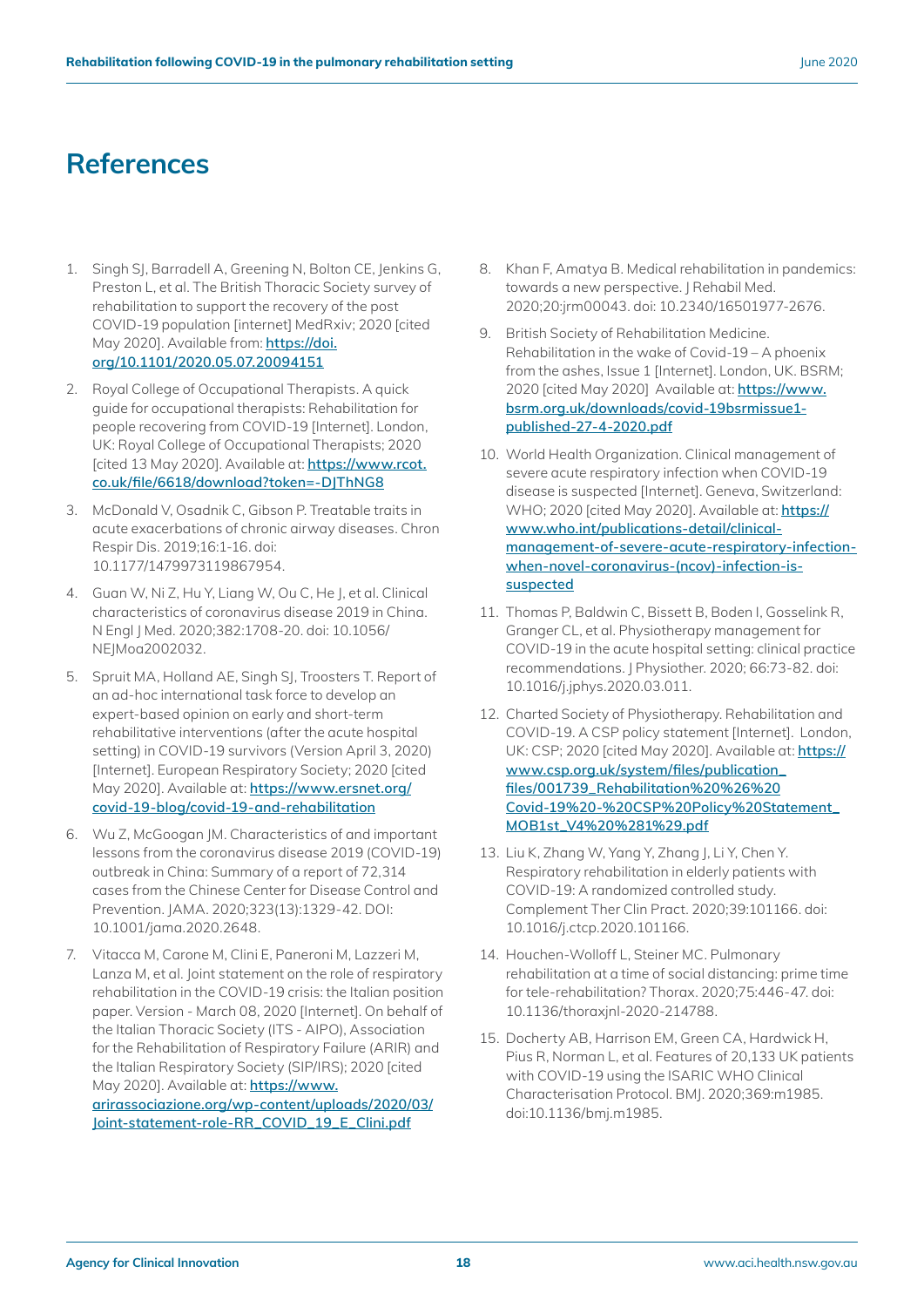- 16. Wang D, Hu B, Hu C, et al. Clinical characteristics of 138 hospitalized patients with 2019 novel coronavirusinfected pneumonia in Wuhan, China. JAMA. 2020 Feb 7;323(11):1061-1069 [online ahead of print]. doi: 10.1001/jama.2020.1585.
- 17. Agusti A, Bel E, Thomas M, Vogelmeier C, Brusselles G, Holgate S, et al. Treatable traits: toward precision medicine of chronic airway diseases. Eur Respir J. 2016;47:410–419. doi: 10.1183/13993003.01359- 2015.
- 18. McDonald V, Clark V, Cordova-Rivera L, Wark P, Baines K, Gibson P. Targeting treatable traits in severe asthma: A randomised controlled trial. Eur Respir J. 2020;55:1901509. doi: 10.1183/13993003.01509- 2019.
- 19. Tsai LL, McNamara RJ, Moddel C, Alison JA, McKenzie DK, McKeough ZJ. Home-based telerehabilitation via real-time videoconferencing improves endurance exercise capacity in patients with COPD: The randomized controlled TeleR Study. Respirology. 2016;22(4):699-707. doi: 10.1111/resp.12966.
- 20. Holland AE, Mahal A, Hill CJ, Lee AL, Burge AT, Cox NS, et al. Home-based rehabilitation for COPD using minimal resources: a randomised, controlled equivalence trial. Thorax 2017;72(1):57-65. doi: 10.1136/thoraxjnl-2016-208514.
- 21. Pan American Health Organization. Rehabilitation considerations during the COVID-19 outbreak [Internet]. Washington DC, USA: Pan American Health Organization; 2020 [cited May 2020]. Available at: **[https://iris.paho.org/bitstream/](https://iris.paho.org/bitstream/handle/10665.2/52035/NMHMHCOVID19200010_eng.pdf?sequence=1&isAllowed=y) [handle/10665.2/52035/NMHMHCOVID19200010\\_](https://iris.paho.org/bitstream/handle/10665.2/52035/NMHMHCOVID19200010_eng.pdf?sequence=1&isAllowed=y) [eng.pdf?sequence=1&isAllowed=y](https://iris.paho.org/bitstream/handle/10665.2/52035/NMHMHCOVID19200010_eng.pdf?sequence=1&isAllowed=y)**
- 22. Sivan M, Halpin S, Gee J. Assessing long-term rehabilitation needs in COVID-19 survivors using a telephone screening tool (C19-YRS tool) [Internet]. ACNR. 2020;19:14-17 [cited July 2020]. Available at: **[https://www.acnr.co.uk/wp-content/](https://www.acnr.co.uk/wp-content/uploads/2020/06/Sivan-M-rehab-2020.pdf) [uploads/2020/06/Sivan-M-rehab-2020.pdf](https://www.acnr.co.uk/wp-content/uploads/2020/06/Sivan-M-rehab-2020.pdf)**
- 23. Klok FA, Boon GJAM, Barco S, Endres M, Geelhoed JJM, Knauss S, et al. The Post-COVID-19 Functional Status (PCFS) Scale: a tool to measure functional status over time after COVID-19. Eur Respir J. 2020 Jul 2;56(1):2001494. doi: 10.1183/13993003.01494-2020.
- 24. Lung Foundation Australia. Pulmonary Rehabilitation Toolkit [Internet]. Brisbane, Australia: Lung Foundation Australia; 2016 [cited May 2020]. Available at **[https://](https://pulmonaryrehab.com.au/) [pulmonaryrehab.com.au/](https://pulmonaryrehab.com.au/)**
- 25. American Physical Therapy Association. Pulmonary rehabilitation post-acute care for COVID-19 [Internet]. Virginia, USA: APTA; 2020 [cited May 2020]. Available at: **[https://www.youtube.com/ watch?v=XjY\\_7O3Q](https://www.youtube.com/watch?v=XjY_7O3Qpd8&list=PLne40IpTInF62gkGJYkRvty0Mzfxect2g&index=10&t=0s
09/01
Accept

Page 21
3

33120792
)  [pd8 &list=PLne40IpTInF62gkGJY kRvty0Mzfxect2g](https://www.youtube.com/watch?v=XjY_7O3Qpd8&list=PLne40IpTInF62gkGJYkRvty0Mzfxect2g&index=10&t=0s
09/01
Accept

Page 21
3

33120792
)  [&index= 1 0&t=0s](https://www.youtube.com/watch?v=XjY_7O3Qpd8&list=PLne40IpTInF62gkGJYkRvty0Mzfxect2g&index=10&t=0s
09/01
Accept

Page 21
3

33120792
)**
- 26. Clinical Excellence Commission. COVID-19 Infection Prevention and Control Primary, Community and Outpatient Settings [Internet]. Sydney, Australia: CEC; 2020 [cited July 2020]. Available from: **[http://cec.](http://cec.health.nsw.gov.au/__data/assets/pdf_file/0010/586711/COVID-19-IPC-Guidance-for-Community-Primary-and-Outpatient-Settings-V2.pdf) [health.nsw.gov.au/\\_\\_data/assets/pdf\\_](http://cec.health.nsw.gov.au/__data/assets/pdf_file/0010/586711/COVID-19-IPC-Guidance-for-Community-Primary-and-Outpatient-Settings-V2.pdf) [file/0010/586711/COVID-19-IPC-Guidance-for-](http://cec.health.nsw.gov.au/__data/assets/pdf_file/0010/586711/COVID-19-IPC-Guidance-for-Community-Primary-and-Outpatient-Settings-V2.pdf)[Community-Primary-and-Outpatient-Settings-V2.](http://cec.health.nsw.gov.au/__data/assets/pdf_file/0010/586711/COVID-19-IPC-Guidance-for-Community-Primary-and-Outpatient-Settings-V2.pdf) [pdf](http://cec.health.nsw.gov.au/__data/assets/pdf_file/0010/586711/COVID-19-IPC-Guidance-for-Community-Primary-and-Outpatient-Settings-V2.pdf)**
- 27. Clinical Excellence Commission. COVID-19 Infection Prevention and Control Guidance for Home Visits [Internet]. Sydney, Australia: CEC; 2020 [cited July 2020]. Available from: **[http://cec.health.nsw.gov.](http://cec.health.nsw.gov.au/__data/assets/pdf_file/0009/583695/COVID-19-Infection-Prevention-and-Control-Guidance-for-Home-Visits.pdf) [au/\\_\\_data/assets/pdf\\_file/0009/583695/COVID-19-](http://cec.health.nsw.gov.au/__data/assets/pdf_file/0009/583695/COVID-19-Infection-Prevention-and-Control-Guidance-for-Home-Visits.pdf) [Infection-Prevention-and-Control-Guidance-for-](http://cec.health.nsw.gov.au/__data/assets/pdf_file/0009/583695/COVID-19-Infection-Prevention-and-Control-Guidance-for-Home-Visits.pdf)[Home-Visits.pdf](http://cec.health.nsw.gov.au/__data/assets/pdf_file/0009/583695/COVID-19-Infection-Prevention-and-Control-Guidance-for-Home-Visits.pdf)**
- 28. Greenhalgh T, Javid B, Knight M, Inada-Kim M, Shaw S, Morrison C. What is the efficacy and safety of rapid exercise tests for exertional desaturation in covid-19? [Internet] Oxford, UK: Centre for Evidence-Based Medicine; 2020 [cited May 2020]. Available at: **[https://](https://www.cebm.net/covid-19/what-is-the-efficacy-and-safety-of-rapid-exercise-tests-for-exertional-desaturation-in-covid-19/) [www.cebm.net/covid-19/what-is-the-efficacy-and](https://www.cebm.net/covid-19/what-is-the-efficacy-and-safety-of-rapid-exercise-tests-for-exertional-desaturation-in-covid-19/)[safety-of-rapid-exercise-tests-for-exertional](https://www.cebm.net/covid-19/what-is-the-efficacy-and-safety-of-rapid-exercise-tests-for-exertional-desaturation-in-covid-19/)[desaturation-in-covid-19/](https://www.cebm.net/covid-19/what-is-the-efficacy-and-safety-of-rapid-exercise-tests-for-exertional-desaturation-in-covid-19/)**
- 29. Bajwah S, Wilcock A, Towers R, Costantini M, Bausewein C, Simon ST, et al. Managing the supportive care needs of those affected by COVID-19. Eur Respir J. 2020;55:2000815. doi: 10.1183/13993003.00815- 2020
- 30. Ambrosino N, Clini EM. Response to pulmonary rehabilitation: toward personalised programmes? Eur Respir J. 2015;46(6):1538-40. doi: 10.1183/13993003.01125-2015.
- 31. Wouters EFM, Wouters BBREF, Augustin IML, Houben-Wilke S, Vanfleteren LEGW, Franssen FME. Personalised pulmonary rehabilitation in COPD. Eur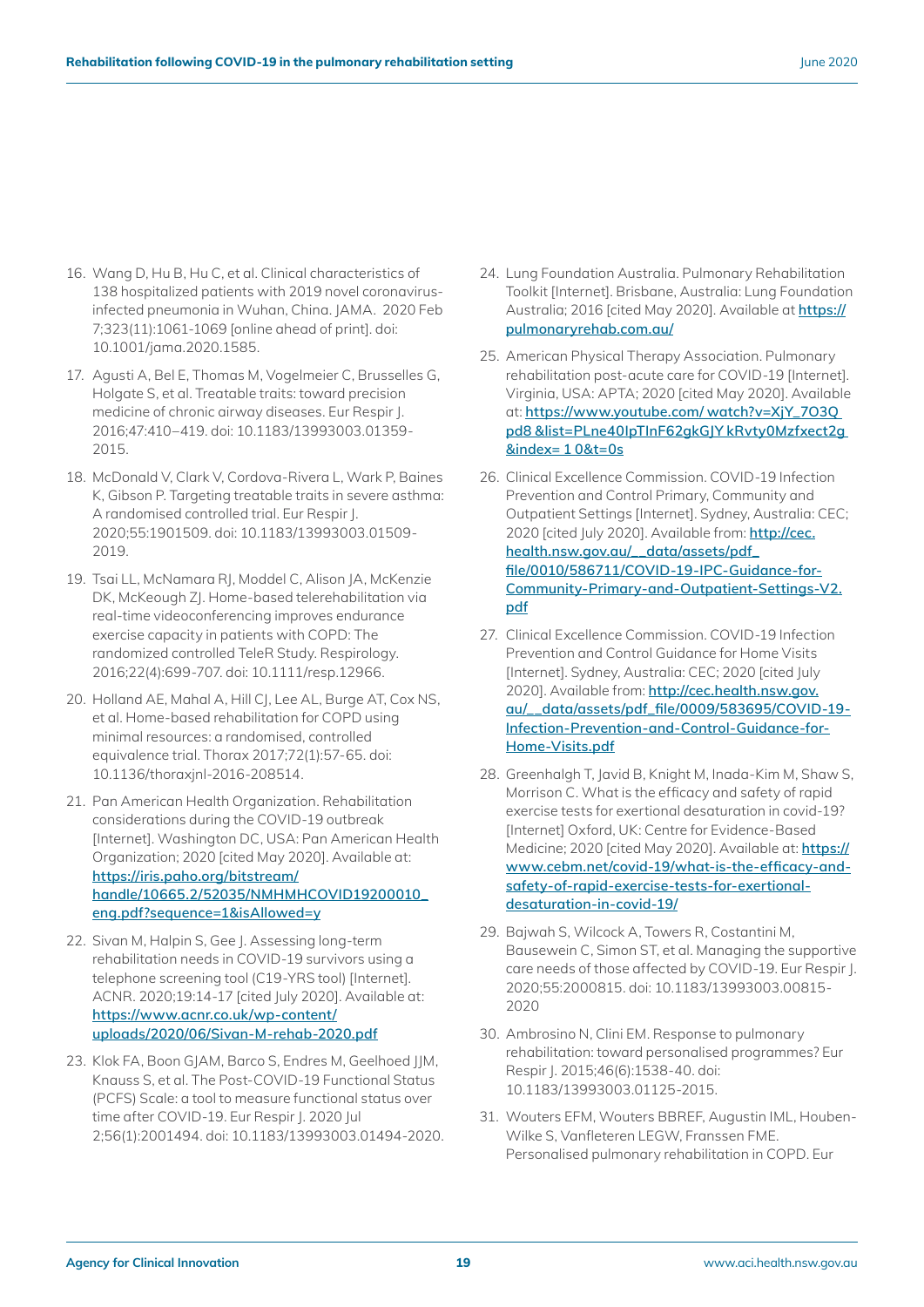Respir Rev. 2018;27:170125. doi: 10.1183/16000617.0125-2017.

- 32. Borg GA. Psychophysical bases of perceived exertion. Med Sci Sports Exerc. 1982;14(5):377–381.
- 33. Michie S, van Stralen MM, West R. The behaviour change wheel: A new method for characterising and designing behaviour change interventions. Implementat Sci. 2011;6:42. doi: 10.1186/1748-5908- 6-42.
- 34. Gordon CS, Waller JW, Cook RM, Cavalera SL, Lim WT, Osadnik CR. Effect of pulmonary rehabilitation on symptoms of anxiety and depression in COPD: A systematic review and meta-analysis. Chest. 2019;156:80-91. doi: 10.1016/j.chest.2019.04.009.
- 35. Wainwright TW, Low M. Beyond acute care: Why collaborative self-management should be an essential part of rehabilitation pathways for COVID-19 patients. J Rehabil Med. 2020;52(5):jrm00055. doi: 10.2340/16501977-2685.
- 36. Jamil S, Mark N, Carlos G, Dela Cruz CS, Gross JE, Pasnick S. Diagnosis and management of COVID-19 disease. Am J Respir Crit Care Med. 2020 May 15;201(10):P19-P20. doi: 10.1164/rccm.2020C1.
- 37. Carda S, Ivernizzi M, Bavikate G, Bensmail D, Bianchi F, Deltombe T, et al. The role of physical and rehabilitation medicine in the COVID-19 pandemic: the clinicians view. Ann Phys Rehabil Med . 2020 Apr 18;S1877- 0657(20)30076-2. doi: 10.1016/j.rehab.2020.04.001 [online ahead of print].
- 38. Mao L, Jin H, Wang M, Hu Y, Chen S, He Q, et al. Neurologic manifestations of hospitalized patients with coronavirus disease 2019 in Wuhan, China. JAMA Neurol. 2020 Apr 10;77(6):1-9. doi: 10.1001/ jamaneurol.2020.1127[ online ahead of print].
- 39. Kiekens C, Boldrini P, Andreoli A, Avesani R, Gamna F, Grandi M, et al. Rehabilitation and respiratory management in the acute and early post-acute phase. "Instant paper from the field" on rehabilitation answers to the Covid-19 emergency. Eur J Phys Rehabil Med. 2020 Jun;56(3):323-326. doi: 10.23736/S1973- 9087.20.06305-4 [online ahead of print].
- 40. Brugliera L, Spina A, Castellazzi P, Cimino P, Tettamanti A, Houdayer E, et al. Rehabilitation of COVID-19: Letter

to the editor. J Rehab Med. 2020;52:jrm00046. doi: 10.2340/16501977-2678.

41. McNelly AA, Bear DE, Connolly BA, Arbane G, Allum L, Targhai A, et al. Effect of intermittent or continuous feed on muscle wasting in critical illness: A phase II clinical trial. Chest. 2020 Jul;158(1):183-194. doi: 10.1016/j. chest.2020.03.045 [online ahead of print].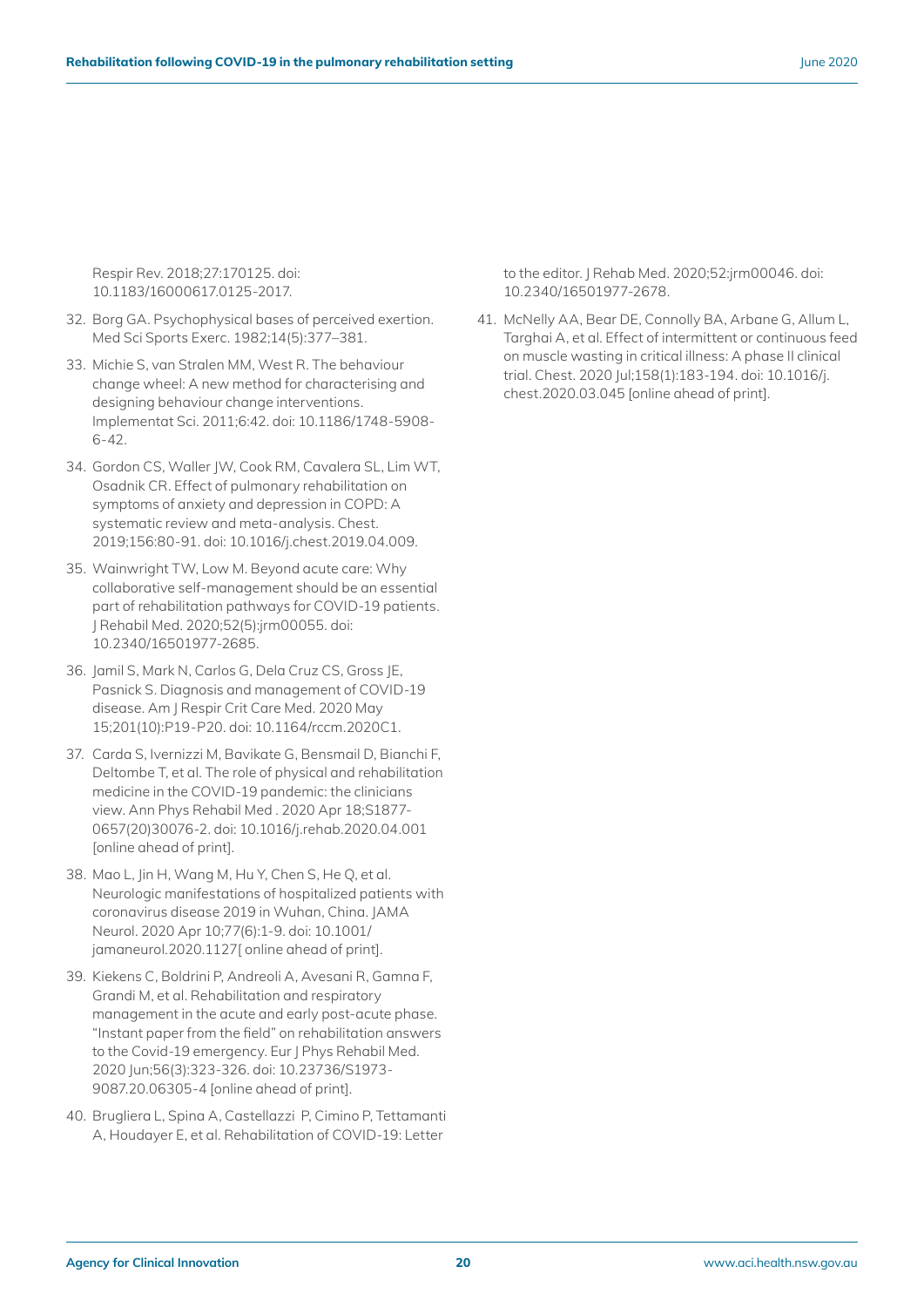### <span id="page-23-0"></span>**Appendix 1: COVID-19 Yorkshire Rehab Screen (C19-YRS)**<sup>22</sup>

Patient name and number:

Time and date of call:

Staff member making call:

*We are getting in touch with people who have been discharged after having had a diagnosis of coronavirus disease (Covid-19). The purpose of this call is to find out if you are experiencing problems related to your recent illness with coronavirus. We will document this in your clinical notes. We will use this information to direct you to services you may need and inform the development of these services in the future.*

*This call will take around 15 minutes. If there's any topics you don't want to talk about you can stop the conversation at any point. Do you agree to talk to me about this today?*

 $Yes \Box No \Box$ 

#### **Opening questions:**

**Have you had any further medical problems or needed to go back to hospital since your discharge?** Re-admitted? Yes  $\Box$  No  $\Box$ Details:

**Have you used any other health services since discharge (e.g. your GP?)**

 $Re$ -admitted? Yes  $\neg$  No  $\neg$ Details:

*I'll ask some questions about how you might have been affected since your illness. If there are other ways that you've been affected then there will be a chance to let me know these at the end.*

#### **1. Breathlessness**

**On a scale of 0–10, with 0 being not breathless at all, and 10 being extremely breathless, how breathless are you: (N/A if does not perform this activity)**

|                                      | <b>Now</b>        | Pre-COVID         |
|--------------------------------------|-------------------|-------------------|
| a) At rest?                          | $0 - 10$ :        | $0 - 10$ :        |
| b) On dressing yourself?             | $0 - 10$ :<br>N/A | $0 - 10$ :<br>N/A |
| c) On walking up a flight of stairs? | $0 - 10$ :<br>N/A | $0 - 10$ :<br>N/A |

#### **2. Laryngeal/ airway complications**

**Have you developed any changes in the sensitivity of your throat, such as troublesome cough or noisy breathing?**   $Yes \Box No \Box$ 

**If Yes: rate the significance of impact on a scale of 0-10 (0 being no impact, 10 being significant impact)**  0 1 2 3 4 5 6 7 8 9 10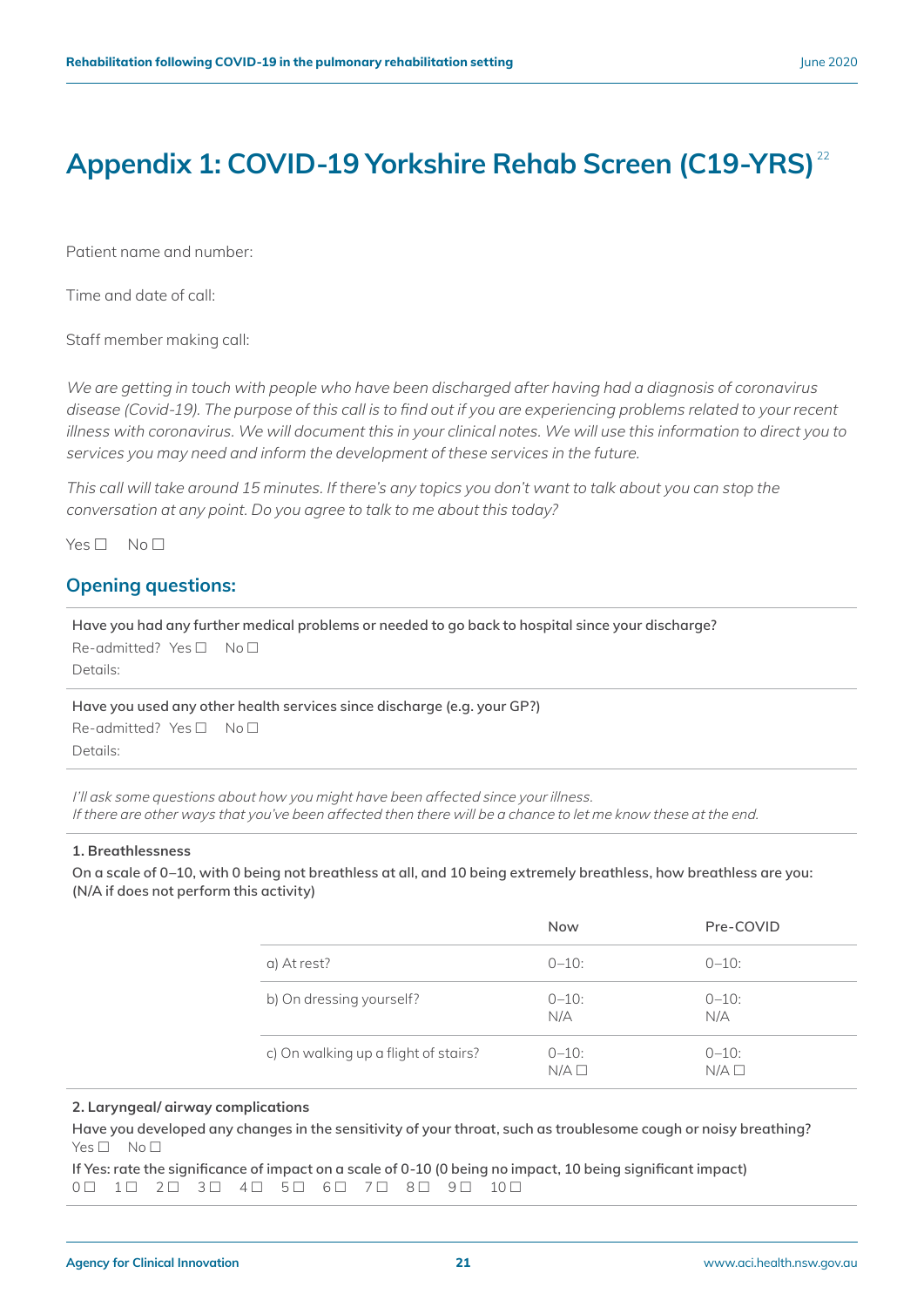#### **3. Voice**

**Have you or your family noticed any changes to your voice, such as difficulty being heard, altered quality of the voice, your voice tiring by the end of the day or an inability to alter the pitch of your voice?**  $Yes \Box No \Box$ 

**If Yes: rate the significance of impact on a scale of 0–10 (0 being no impact, 10 being significant impact)**  0 1 2 3 4 5 6 7 8 9 10

#### **4. Swallowing**

**Are you having difficulties eating, drinking or swallowing such as coughing, choking or avoiding any food or drinks?**  $Yes \Box No \Box$ 

**If Yes: rate the significance of impact on a scale of 0–10 (0 being no impact, 10 being significant impact)**   $0 \square$  1  $1 \square$  2  $1 \square$  3  $1 \square$  4  $1 \square$  5  $1 \square$  6  $1 \square$  7  $1 \square$  8  $1 \square$  10  $1 \square$ 

#### **5. Nutrition**

**Are you or your family concerned that you have ongoing weight loss or any ongoing nutritional concerns as a result of**   $COVID-19?$   $Yes \Box$   $No \Box$ 

**Please rank your appetite or interest in eating on a scale of 0–10 since COVID-19 (0 being same as usual/no problems, 10 being very severe problems/reduction)** 0 1 2 3 4 5 6 7 8 9 10

#### **6. Mobility**

**On a 0–10 scale, how severe are any problems you have in walking about? (0 means I have no problems, 10 means I am completely unable to walk about.)**

| Now                                                                                                                                                   |  |  |  |  |  | $0 \square$ 1 $1 \square$ 2 $1 \square$ 3 $1 \square$ 4 $1 \square$ 5 $1 \square$ 6 $1 \square$ 7 $1 \square$ 8 $1 \square$ 9 $1 \square$ 10 $1 \square$ |
|-------------------------------------------------------------------------------------------------------------------------------------------------------|--|--|--|--|--|----------------------------------------------------------------------------------------------------------------------------------------------------------|
| <b>Pre-COVID</b> $0 \square$ $1 \square$ $2 \square$ $3 \square$ $4 \square$ $5 \square$ $6 \square$ $7 \square$ $8 \square$ $9 \square$ $10 \square$ |  |  |  |  |  |                                                                                                                                                          |

#### **7. Fatigue**

| Do you become fatiqued more easily compared to before your illness? Yes $\Box$ No $\Box$ |  |
|------------------------------------------------------------------------------------------|--|
|------------------------------------------------------------------------------------------|--|

**If yes, how severely does this affect your mobility, personal cares, activities or enjoyment of life? (0 being not affecting, 10 being very severely impacting)**

| Now the second second second second second second second second second second second second second second second second second second second second second second second second second second second second second second seco |  |  |  |  |  | $0 \square$ 1 $1 \square$ 2 $1 \square$ 3 $1 \square$ 5 $1 \square$ 6 $1 \square$ 7 $1 \square$ 9 $1 \square$ 10 $1 \square$ |
|--------------------------------------------------------------------------------------------------------------------------------------------------------------------------------------------------------------------------------|--|--|--|--|--|------------------------------------------------------------------------------------------------------------------------------|
| Pre-COVID $0 \square$ $1 \square$ $2 \square$ $3 \square$ $4 \square$ $5 \square$ $6 \square$ $7 \square$ $8 \square$ $9 \square$ $10 \square$                                                                                 |  |  |  |  |  |                                                                                                                              |

#### **8. Personal care**

**On a 0–10 scale, how severe are any problems you have in personal care, such as washing and dressing yourself? 0 means I have no problems, 10 means I am completely unable to do my personal care.**

| <b>Now</b>                                                                                                                                            |  |  |  |  |  | $0 \square$ 1 $2 \square$ 3 $\square$ 4 $\square$ 5 $\square$ 6 $\square$ 7 $\square$ 8 $\square$ 9 $\square$ 10 $\square$ |
|-------------------------------------------------------------------------------------------------------------------------------------------------------|--|--|--|--|--|----------------------------------------------------------------------------------------------------------------------------|
| <b>Pre-COVID</b> $0 \square$ $1 \square$ $2 \square$ $3 \square$ $4 \square$ $5 \square$ $6 \square$ $7 \square$ $8 \square$ $9 \square$ $10 \square$ |  |  |  |  |  |                                                                                                                            |

#### **9. Continence**

**Since your illness, are you having any new problems with:** 

- **controlling your bowel** Yes  $\Box$  No  $\Box$ 
	- **controlling your bladder** Yes  $\Box$  No  $\Box$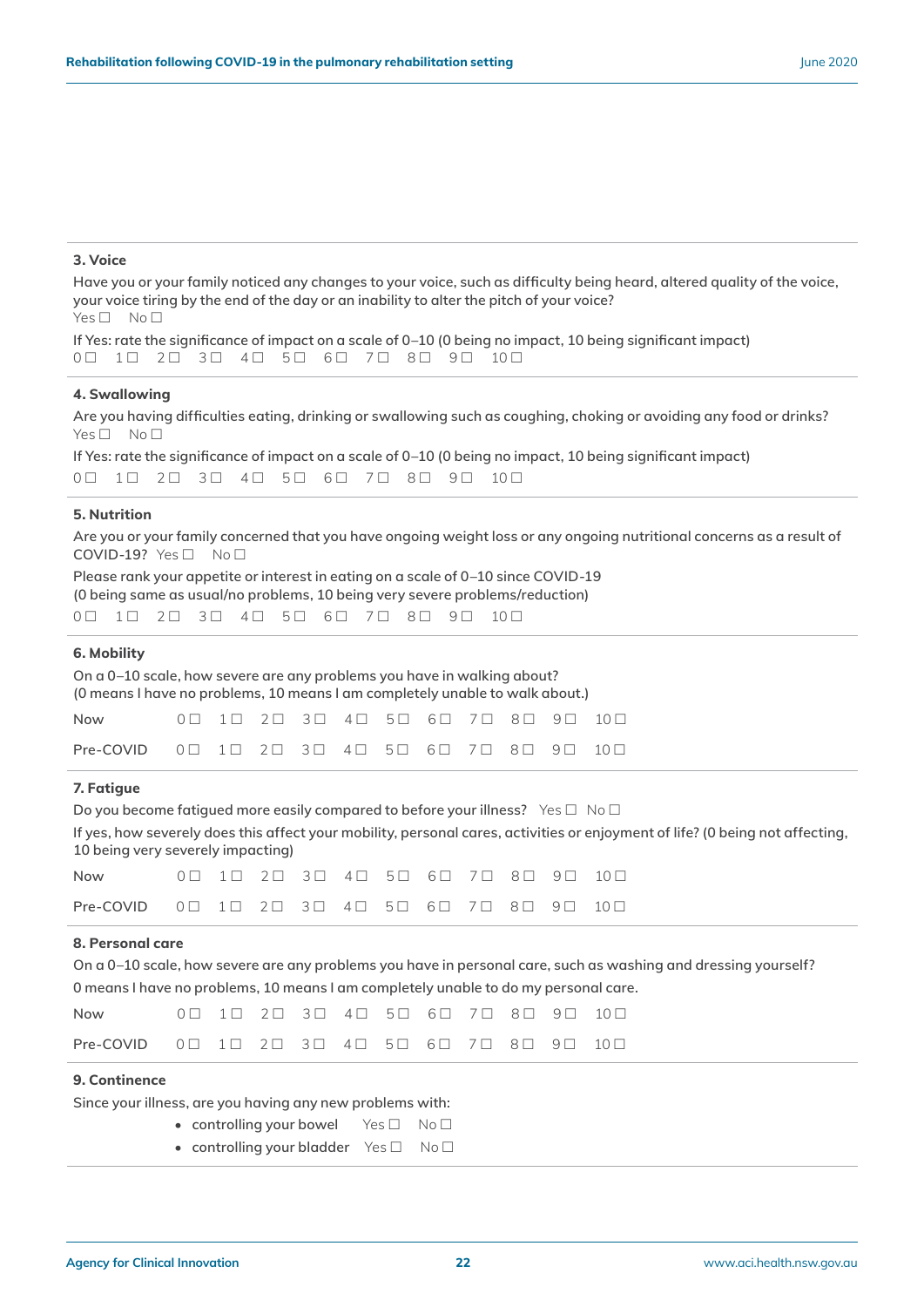#### **10. Usual activities**

| activities, work or study?<br>(0 means I have no problems, 10 means I am completely unable to do my usual activities.)                                                                                                                                                                                                                                                                                                                                                                   |                                                                                                                                                                                                                                                                                                                                                                                                                                                                                                                                                                                                  |          |            |                |            |            |         |                |            |                | On a 0-10 scale, how severe are any problems you have in your usual activities, such as your household role, leisure |
|------------------------------------------------------------------------------------------------------------------------------------------------------------------------------------------------------------------------------------------------------------------------------------------------------------------------------------------------------------------------------------------------------------------------------------------------------------------------------------------|--------------------------------------------------------------------------------------------------------------------------------------------------------------------------------------------------------------------------------------------------------------------------------------------------------------------------------------------------------------------------------------------------------------------------------------------------------------------------------------------------------------------------------------------------------------------------------------------------|----------|------------|----------------|------------|------------|---------|----------------|------------|----------------|----------------------------------------------------------------------------------------------------------------------|
| <b>Now</b>                                                                                                                                                                                                                                                                                                                                                                                                                                                                               | $0\Box$                                                                                                                                                                                                                                                                                                                                                                                                                                                                                                                                                                                          | $1\Box$  | $2\square$ | $3\square$     | $4\square$ | $5\Box$    | $6\Box$ | 7 <sup>0</sup> | $8\square$ | 9 <sub>l</sub> | 10 <sub>0</sub>                                                                                                      |
| Pre-COVID                                                                                                                                                                                                                                                                                                                                                                                                                                                                                | $0\Box$                                                                                                                                                                                                                                                                                                                                                                                                                                                                                                                                                                                          | $1\Box$  | $2\square$ | 3 <sup>1</sup> | $4\Box$    | $5\Box$    | $6\Box$ | 7 <sup>0</sup> | $8\square$ | 9 <sub>1</sub> | $10\Box$                                                                                                             |
| 11. Pain / discomfort<br>On a 0-10 scale, how severe is any pain or discomfort you have?<br>(0 means I have no pain or discomfort, 10 means I have extremely severe pain.)<br><b>Now</b>                                                                                                                                                                                                                                                                                                 | $0\Box$                                                                                                                                                                                                                                                                                                                                                                                                                                                                                                                                                                                          | $1\Box$  | $2\Box$    | $3\Box$        | $4\Box$    | $5\Box$    | $6\Box$ | $7\Box$        | $8\square$ | 9 □            | $10\Box$                                                                                                             |
| Pre-COVID                                                                                                                                                                                                                                                                                                                                                                                                                                                                                | $\overline{O}$ $\overline{O}$                                                                                                                                                                                                                                                                                                                                                                                                                                                                                                                                                                    | $1 \Box$ | $2\square$ | $3\square$     | $4\Box$    | $5\square$ | $6\Box$ | 7 O            | $8\Box$    | 9 <sub>l</sub> | $10\Box$                                                                                                             |
|                                                                                                                                                                                                                                                                                                                                                                                                                                                                                          | <b>12. Usual activities</b><br>Since your illness have you had new or worsened difficulty with:<br>Concentrating?<br>Yes $\square$<br>No <sub>1</sub><br>Short term memory?<br>Yes □<br>No <sub>1</sub><br>13. Cognitive: communication<br>Have you or your family noticed any change in the way you communicate with people, such as making sense of things<br>people say to you, putting thoughts into words, difficulty reading or having a conversation? Yes $\Box$ No $\Box$<br>If Yes: rate the significance of impact on a scale of 0-10 (0 being no impact, 10 being significant impact) |          |            |                |            |            |         |                |            |                |                                                                                                                      |
| <b>Now</b>                                                                                                                                                                                                                                                                                                                                                                                                                                                                               | $0\Box$                                                                                                                                                                                                                                                                                                                                                                                                                                                                                                                                                                                          | $1 \Box$ | $2\Box$    | $3\square$     | $4\square$ | $5\Box$    | $6\Box$ | 7 O            | $8\Box$    | 9 <sub>1</sub> | $10\Box$                                                                                                             |
| Pre-COVID                                                                                                                                                                                                                                                                                                                                                                                                                                                                                | $0\Box$                                                                                                                                                                                                                                                                                                                                                                                                                                                                                                                                                                                          | $1 \Box$ | $2\square$ | $3\square$     | $4\Box$    | $5\Box$    | $6\Box$ | 7□             | $8\square$ | 9 <sub>l</sub> | $10\Box$                                                                                                             |
| 14. Anxiety<br>On a 0-10 scale, how severe is the anxiety you are experiencing?<br>(0 means I am not anxious, 10 means I have extreme anxious)<br><b>Now</b><br>0 <sub>0</sub><br>$1\Box$<br>$2\square$<br>3 <sup>D</sup><br>7 <sup>0</sup><br>$8\square$<br>9 <sub>0</sub><br>10 <sub>0</sub><br>$4\square$<br>5 □<br>$6\Box$<br>Pre-COVID<br>$1\Box$<br>3 <sup>1</sup><br>$6\Box$<br>$8\square$<br>$10\Box$<br>$0\Box$<br>$2\square$<br>$4\square$<br>$5\Box$<br>7 O<br>9 <sub>l</sub> |                                                                                                                                                                                                                                                                                                                                                                                                                                                                                                                                                                                                  |          |            |                |            |            |         |                |            |                |                                                                                                                      |
| 15. Depression<br>On a 0-10 scale, how severe is the depression you are experiencing?<br>(0 means I am not depressed, 10 means I have extreme depression)<br><b>Now</b><br>$2\Box$<br>$3\Box$<br>$5\Box$<br>$7\Box$<br>$8\square$<br>$10\Box$<br>$0\Box$<br>$1\Box$<br>$4\square$<br>6 O<br>9 <sub>l</sub>                                                                                                                                                                               |                                                                                                                                                                                                                                                                                                                                                                                                                                                                                                                                                                                                  |          |            |                |            |            |         |                |            |                |                                                                                                                      |
| Pre-COVID                                                                                                                                                                                                                                                                                                                                                                                                                                                                                | $0\Box$                                                                                                                                                                                                                                                                                                                                                                                                                                                                                                                                                                                          | $1\Box$  | $2\square$ | $3\square$     | $4\square$ | 5口         | $6\Box$ | 7 <sub>0</sub> | $8\square$ | 9 <sub>0</sub> | 10 <sub>0</sub>                                                                                                      |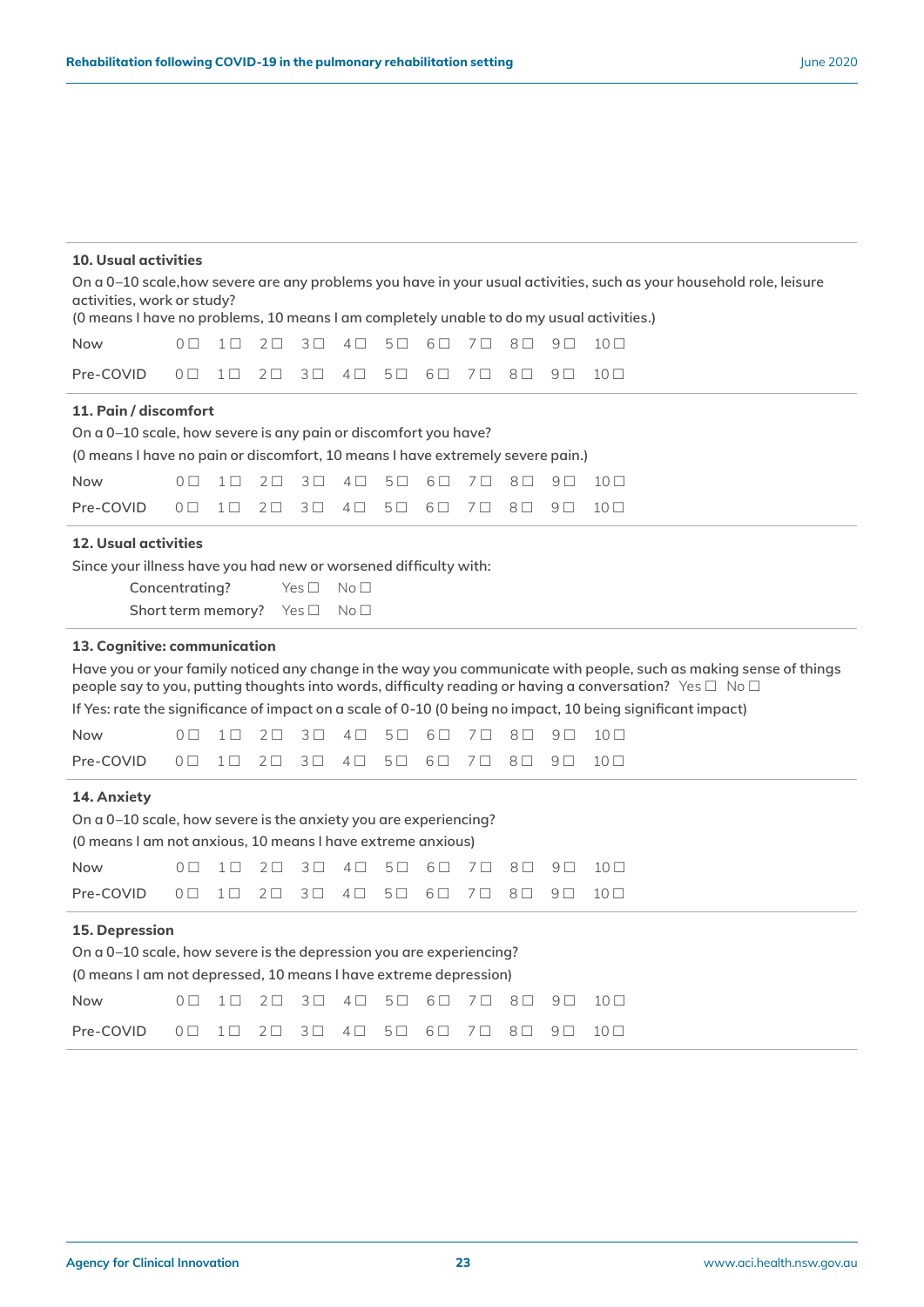#### **16. PTSD screen**

**a) Have you had any unwanted memories of your illness or hospital admission whilst you were awake (not counting dreams)?** Yes □ No □

**If yes, how much do these memories bother you?** (is the distress: mild  $\Box$  / moderate  $\Box$  / severe  $\Box$  / extreme  $\Box$ )

**b)** Have you had any unpleasant dreams about your illness or hospital admission? Yes  $\Box$  No  $\Box$ **If yes, how much do these dreams bother you?** (is the distress: mild  $\Box$  / moderate  $\Box$  / severe  $\Box$  / extreme  $\Box$ )

**c)** Have you tried to avoid thoughts or feelings about your illness or hospital admission? Yes □ No □ **If yes, how much effort do you make to avoid these thoughts or feelings?** (mild  $\Box$  / moderate  $\Box$  / severe  $\Box$ / extreme  $\Box$ )

**d)** Are you currently having thoughts about harming yourself in any way? Yes  $\Box$  No  $\Box$ 

#### **17. Global perceived health**

**How good or bad is your health overall? 10 means the best health you can imagine. 0 means the worst health you can imagine.**

| Now the control of the control of the control of the control of the control of the control of the control of the control of the control of the control of the control of the control of the control of the control of the cont |  |  |  |  |  |  |
|--------------------------------------------------------------------------------------------------------------------------------------------------------------------------------------------------------------------------------|--|--|--|--|--|--|
| <b>Pre-COVID</b> $0 \square$ $1 \square$ $2 \square$ $3 \square$ $4 \square$ $5 \square$ $6 \square$ $7 \square$ $8 \square$ $9 \square$ $10 \square$                                                                          |  |  |  |  |  |  |

#### **18. Vocation**

#### **What is your employment situation and has your illness affected your ability to do your usual work?**

Occupation:

Employment status before COVID-19 lockdown:

Employment status before you became ill:

Employment status now:

#### **19. Family/carers views**

**Do you think your family or carer would have anything to add from their perspective?** 

#### **Closing questions:**

**Are you experiencing any other new problems since your illness we haven't mentioned?**

**Any other discussion (clinical notes):**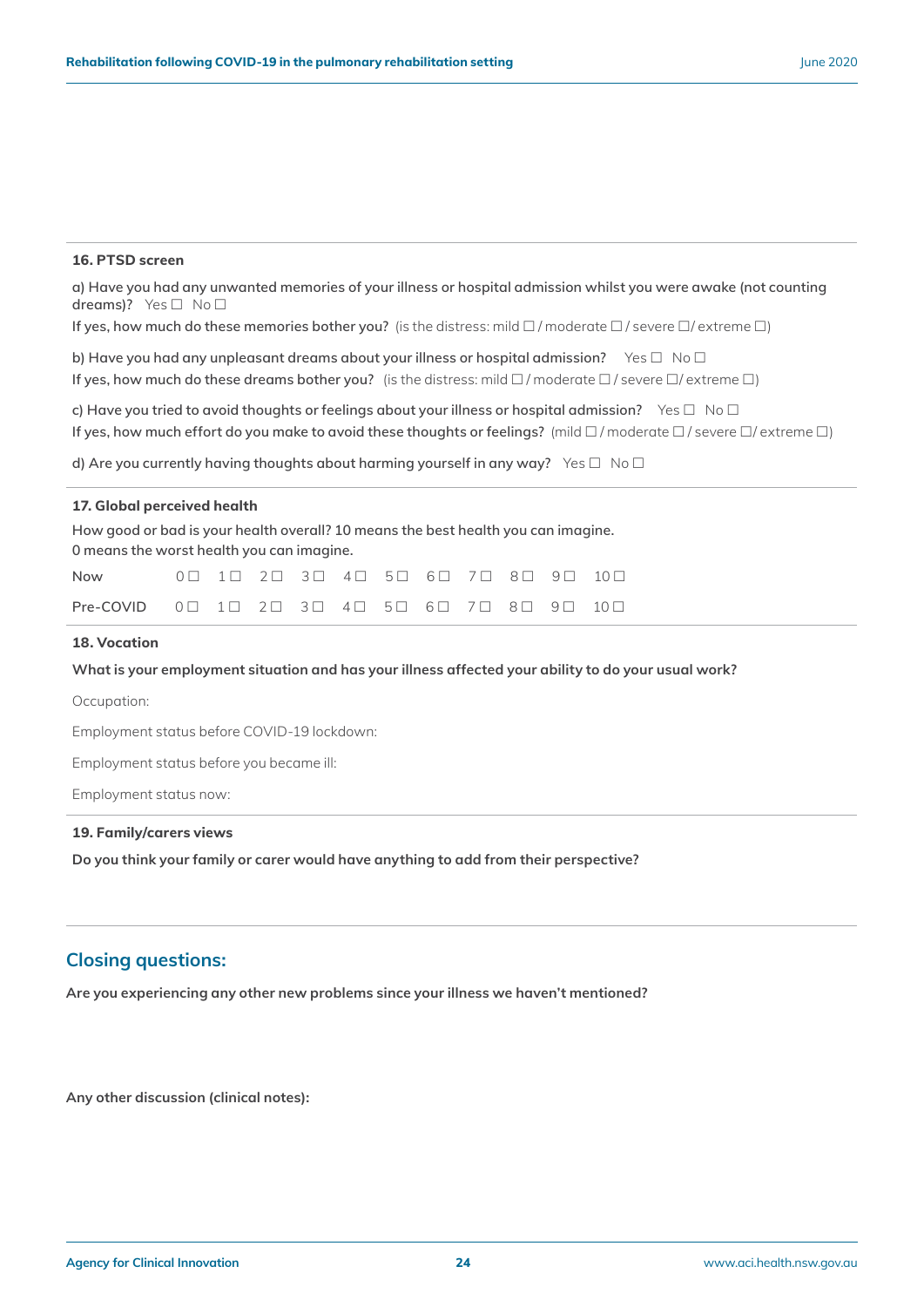### <span id="page-27-0"></span>Appendix 2: Post-COVID-19 Functional Status<sup>23</sup>

#### **Measure the impact of COVID-19 on your own life: Manual to the Post-COVID-19 Functional Status Scale for patients**

To indicate and discuss the impact of COVID-19 on your daily life, you can use the flowchart (Figure 1) and/or the patient questionnaire (Table 4), both belonging to the post-COVID-19 functional status scale (PCFS). This PCFS scale covers the entire range of functional outcomes by focusing on limitations in usual duties/activities, either at home or at work/

study, as well as changes in lifestyle. Sports and social activities are also included in this. Limitations or symptoms may vary over time. The measurement concerns the average situation of the past week (except for when assessed at discharge; in which case, it concerns the situation of the day of discharge).

#### **Figure 1. Flowchart for patient self report of the Post-COVID-19 Functional Status Scale**

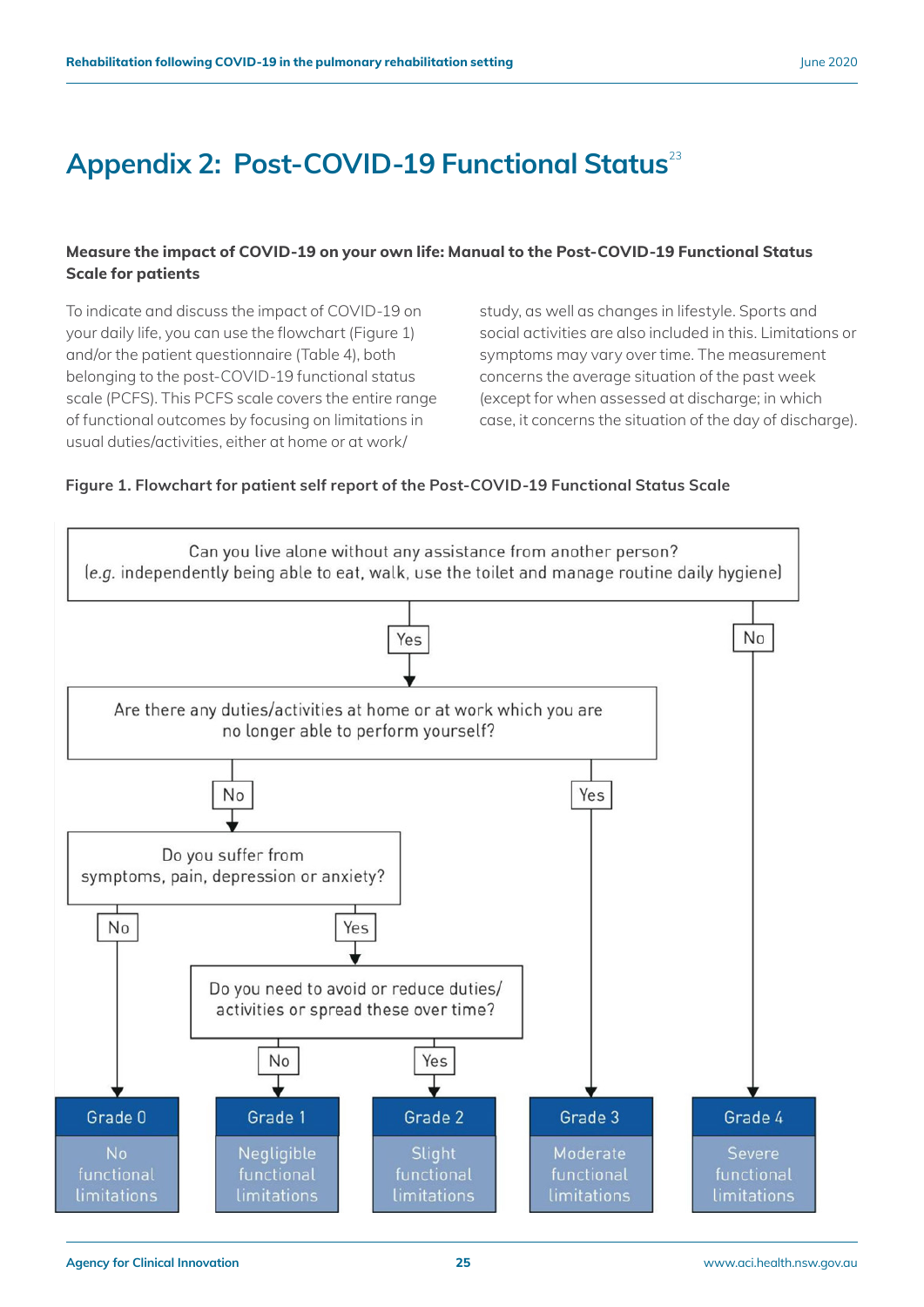You can assign yourself to the appropriate PCFS scale grade by following the steps on the flowchart and/or by ticking the right box in the table. In case two, grades seem to be appropriate. Always choose the highest grade with the most limitations.

Together with your treating physician, you can coordinate when and how often you should measure your functional status. The treating physician will compare these results with normal recovery after the infection. In case of slow or incomplete recovery, the physician will indicate whether additional diagnostic tests are necessary, or treatment could be started.

#### **Table 4. Patient questionnaire for patient self-report of the Post COVID-19 Functional Status Scale**

| How much are you currently affected in<br>your everyday life by COVID-19?<br>(Please indicate which one of the<br>following statements applies to you most)                                                                                                                          | Corresponding<br><b>PCFS</b> scale<br>grade |
|--------------------------------------------------------------------------------------------------------------------------------------------------------------------------------------------------------------------------------------------------------------------------------------|---------------------------------------------|
| I have no limitations in my everyday life and<br>no symptoms, pain, depression or anxiety<br>related to the infection.                                                                                                                                                               | N                                           |
| I have negligible limitations in my everyday<br>life as I can perform all usual duties/<br>activities, although I still have persistent<br>symptoms, pain, depression or anxiety.                                                                                                    |                                             |
| I suffer from limitations in my everyday life<br>as I occasionally need to avoid or reduce<br>usual duties/activities or need to spread<br>these over time due to symptoms, pain,<br>depression or anxiety. I am, however, able to<br>perform all activities without any assistance. | $\overline{2}$                              |
| I suffer from limitations in my everyday life<br>as I am not able to perform all usual duties/<br>activities due to symptoms, pain, depression<br>or anxiety. I am, however, able to take care of<br>myself without any assistance.                                                  | 3                                           |
| I suffer from severe limitations in my everyday<br>life: I am not able to take care of myself and<br>therefore I am dependent on nursing care<br>and/or assistance from another person due to<br>symptoms, pain, depression or anxiety.                                              | 4                                           |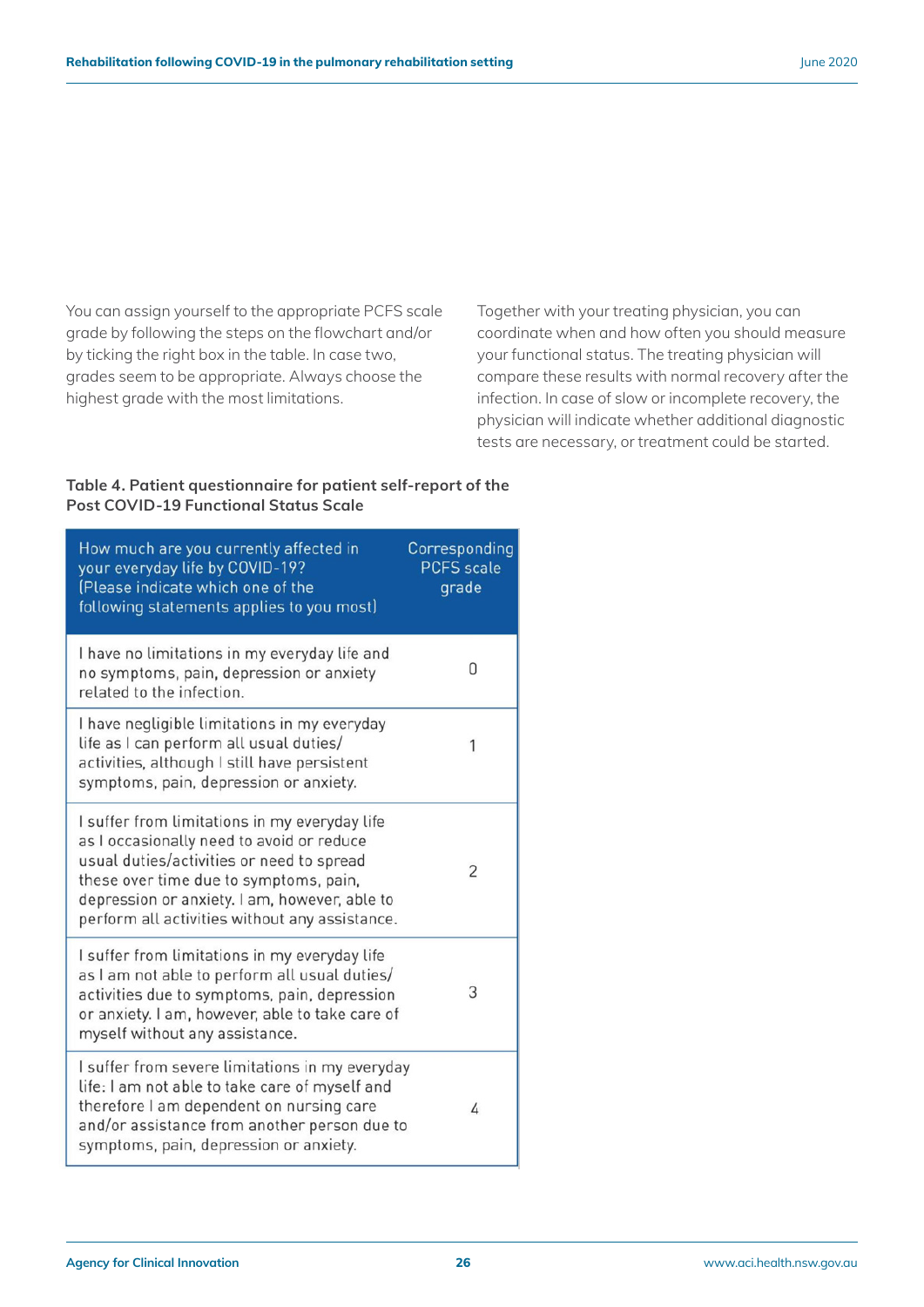### **Acknowledgements**

The ACI Respiratory Network PuReCERG wishes to acknowledge Professor Christine Jenkins (Staff Specialist, Concord General Repatriation Hospital), Professor Vanessa McDonald (Professor of Chronic Disease, the University of Newcastle), Zoe Colman (Physiotherapist, South Western Sydney LHD), and the executive of the ACI Rehabilitation Network for their review and advice.